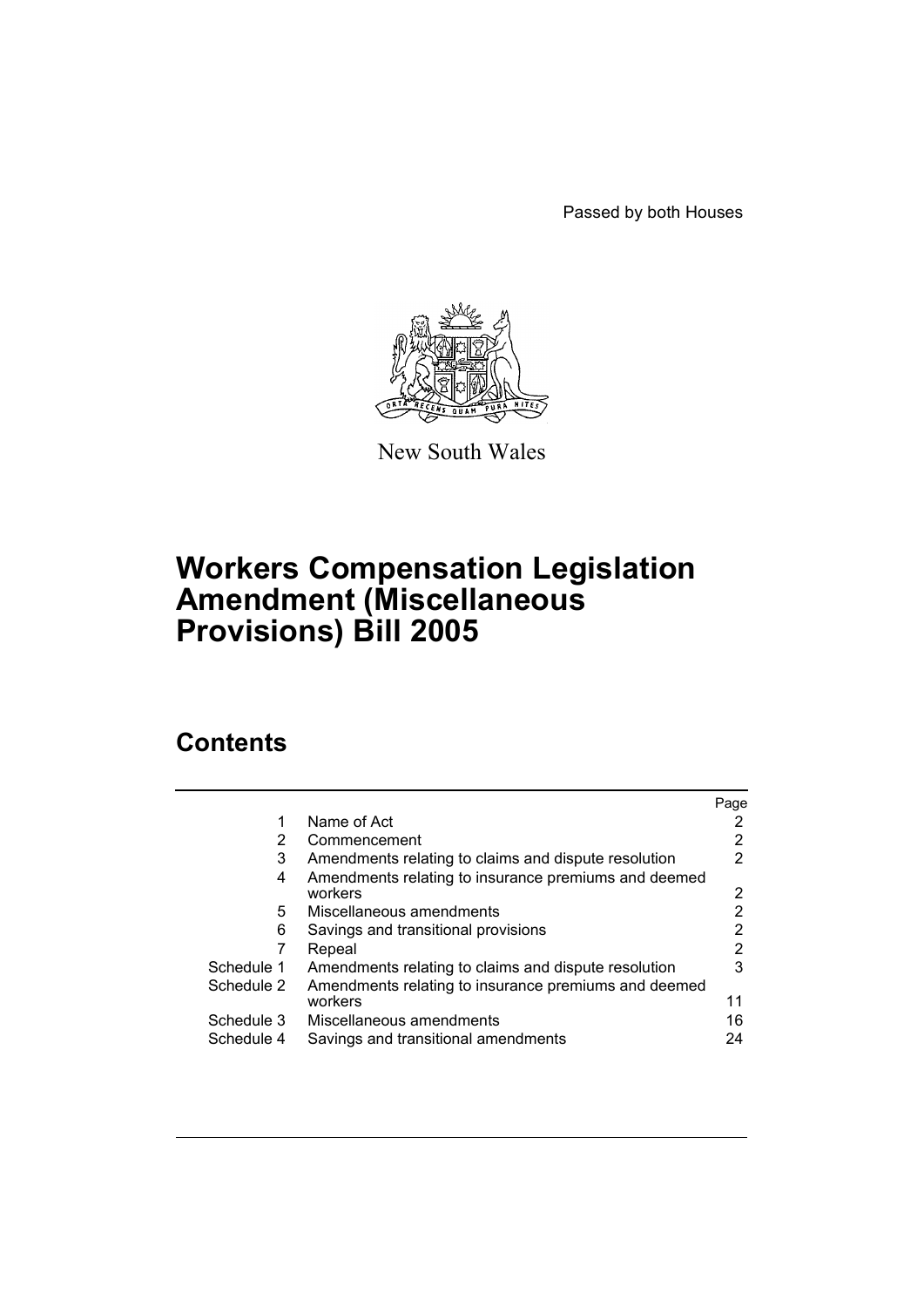*I certify that this PUBLIC BILL, which originated in the LEGISLATIVE ASSEMBLY, has finally passed the LEGISLATIVE COUNCIL and the LEGISLATIVE ASSEMBLY of NEW SOUTH WALES.*

> *Clerk of the Legislative Assembly. Legislative Assembly, Sydney, , 2005*



New South Wales

# **Workers Compensation Legislation Amendment (Miscellaneous Provisions) Bill 2005**

Act No , 2005

An Act to amend the *Workplace Injury Management and Workers Compensation Act 1998* and the *Workers Compensation Act 1987* with respect to dispute resolution procedures, insurance obligations, workers, costs and compensation for back injuries; and for other purposes.

*I have examined this Bill, and find it to correspond in all respects with the Bill as finally passed by both Houses.*

*Chairman of Committees of the Legislative Assembly.*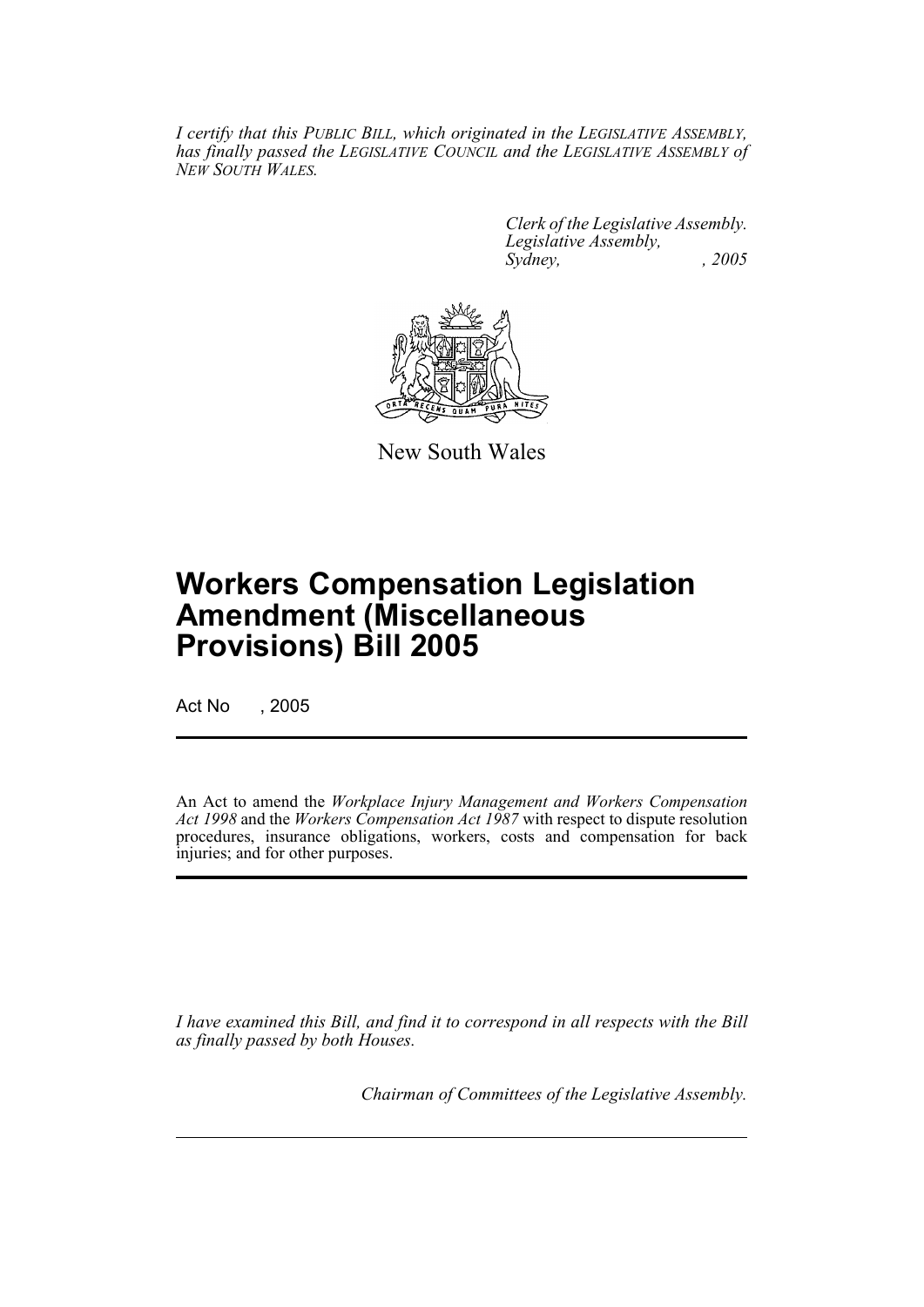# <span id="page-2-0"></span>**The Legislature of New South Wales enacts:**

## **1 Name of Act**

This Act is the *Workers Compensation Legislation Amendment (Miscellaneous Provisions) Act 2005*.

## <span id="page-2-1"></span>**2 Commencement**

- (1) This Act commences on a day or days to be appointed by proclamation, except as provided by this section.
- (2) Schedule 3.2 [1] commences on 1 January 2006.
- (3) Section 6 and Schedule 4 commence on the date of assent to this Act.

# <span id="page-2-2"></span>**3 Amendments relating to claims and dispute resolution**

The *Workplace Injury Management and Workers Compensation Act 1998* and the *Workers Compensation Act 1987* are amended as set out in Schedule 1.

## <span id="page-2-3"></span>**4 Amendments relating to insurance premiums and deemed workers**

The *Workplace Injury Management and Workers Compensation Act 1998* and the *Workers Compensation Act 1987* are amended as set out in Schedule 2.

# <span id="page-2-4"></span>**5 Miscellaneous amendments**

The *Workplace Injury Management and Workers Compensation Act 1998* and the *Workers Compensation Act 1987* are amended as set out in Schedule 3.

# <span id="page-2-5"></span>**6 Savings and transitional provisions**

The *Workers Compensation Act 1987* is amended as set out in Schedule 4.

# <span id="page-2-6"></span>**7 Repeal**

The *Workers Compensation Legislation Further Amendment Act 2001* is repealed.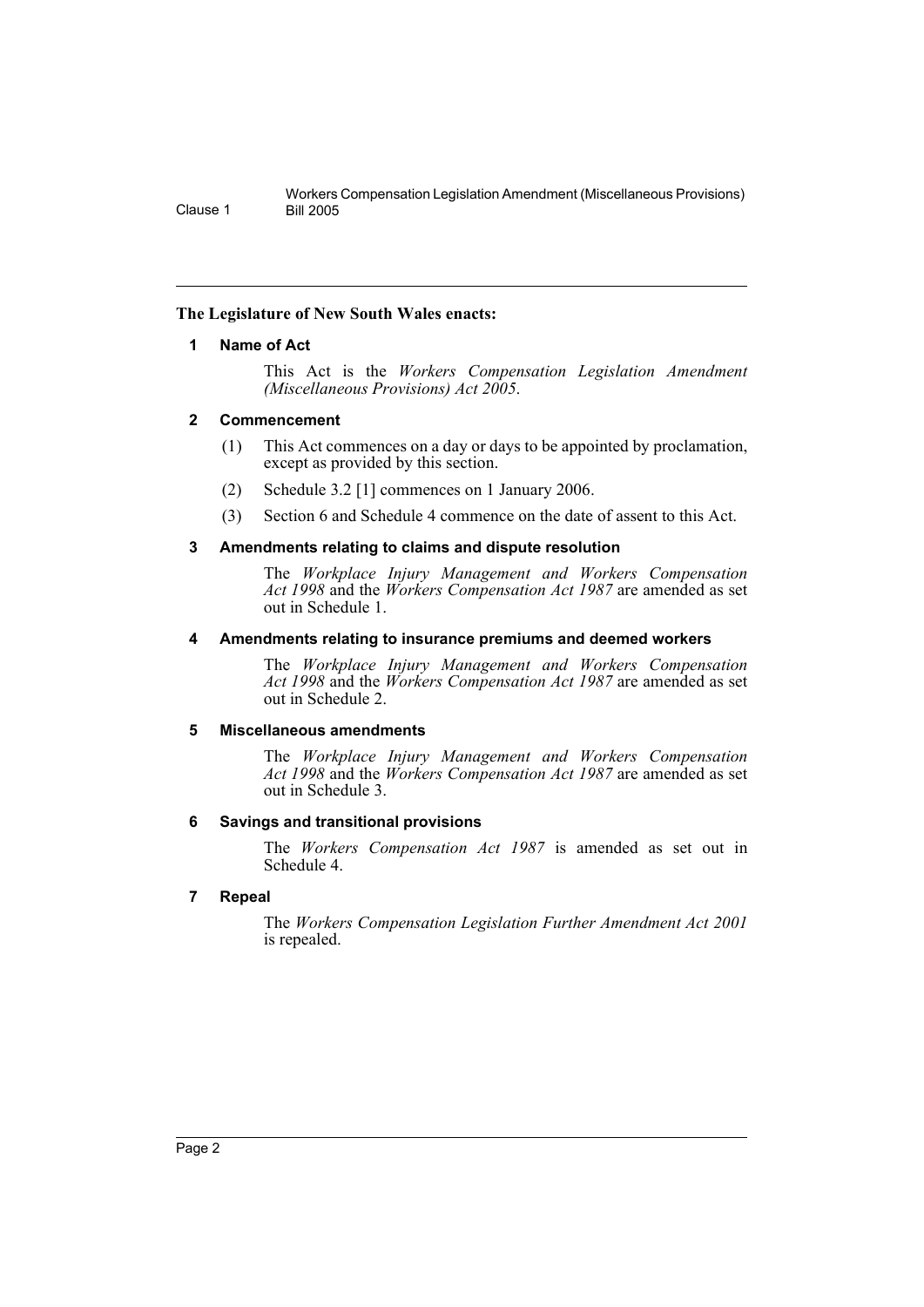Amendments relating to claims and dispute resolution Schedule 1

# <span id="page-3-0"></span>**Schedule 1 Amendments relating to claims and dispute resolution**

(Section 3)

# **1.1 Workplace Injury Management and Workers Compensation Act 1998 No 86**

# **[1] Section 73 Insurer to provide copies of reports to worker**

Omit ", within the period required by the regulations," from section 73 (1).

# **[2] Section 73 (3) (c)**

Insert at the end of section 73 (3) (b):

, and

(c) the report may not be disclosed to an approved medical specialist or an Appeal Panel in connection with the assessment of a medical dispute under Part 7 of Chapter 7.

# **[3] Section 74 Insurers to give notice and reasons when liability disputed**

Omit section 74 (2) (a). Insert instead:

- (a) a statement of the reason the insurer disputes liability and of the issues relevant to the decision,
- (a1) a statement to the effect that the worker can request a review of the claim by the insurer,

# **[4] Section 74 (2) (c1)**

Insert after section 74 (2) (c):

(c1) a statement to the effect that the matters that may be referred to the Commission are limited to matters notified in the notice, or in a notice after a further review or in correspondence prior to any such referral concerning an offer of settlement or in a request for a further review,

# **[5] Section 74 (5)**

Insert after section 74 (4):

(5) Before giving a notice under this section, an insurer must carry out an internal review of the decision to dispute liability in respect of the claim or an aspect of the claim.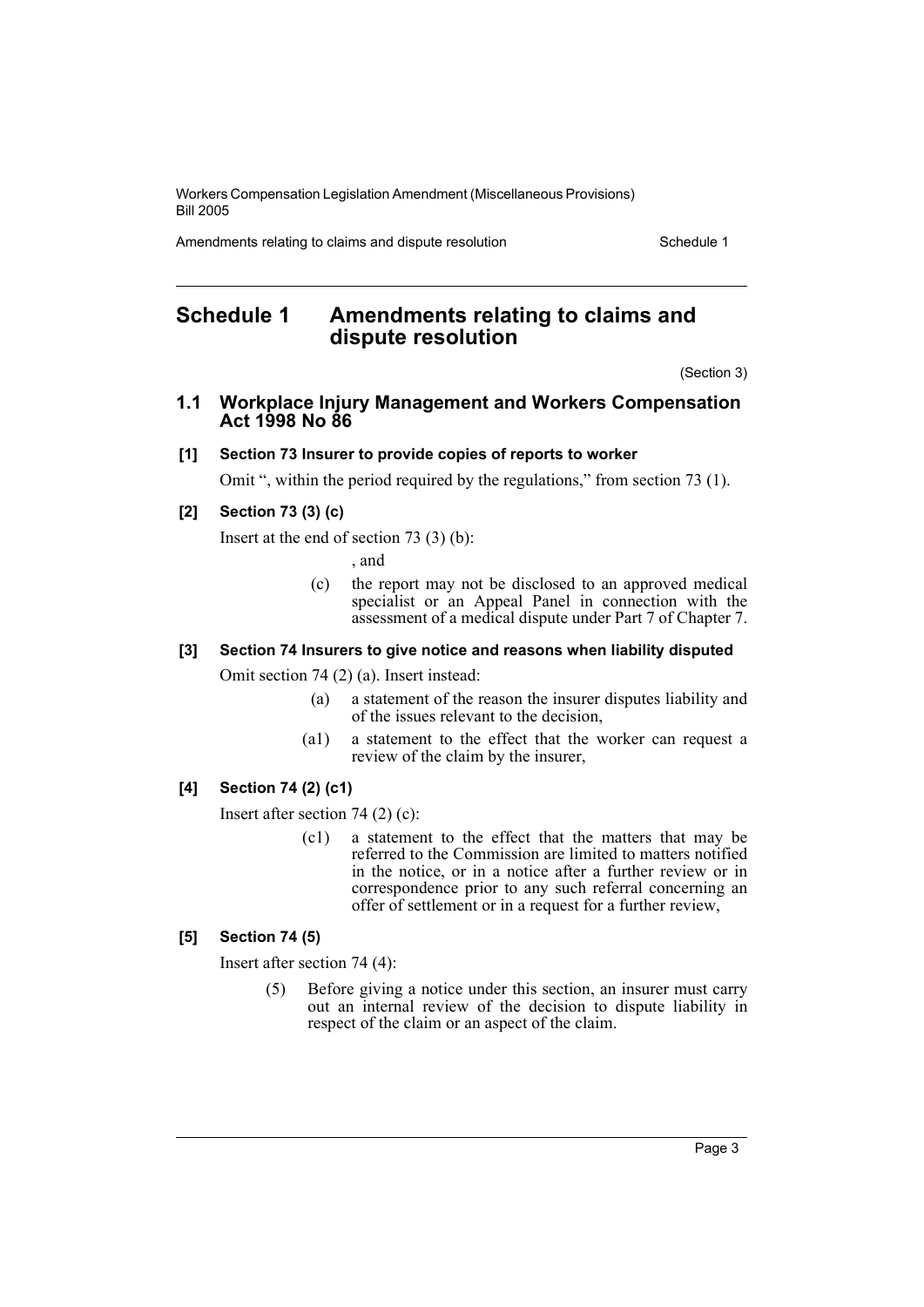Schedule 1 Amendments relating to claims and dispute resolution

#### **[6] Section 119 Medical examination of workers at direction of employer**

Omit "the regulations" wherever occurring in section 119 (4). Insert instead "the WorkCover Guidelines".

# **[7] Section 119 (6) (c)**

Insert at the end of section  $119(6)$  (b):

, and

(c) the opinion or report may not be disclosed to an approved medical specialist or an Appeal Panel in connection with the assessment of a medical dispute under Part 7 of Chapter 7.

## **[8] Section 126 Copies of certain medical reports to be supplied to worker**

Omit section 126 (2). Insert instead:

- (2) The regulations may make provision for or with respect to requiring an employer or insurer in possession of a medical report relating to an injured worker to provide a copy of the report to the worker, the worker's legal representative or any other person, if the worker's claim is disputed.
- (3) If an employer or insurer fails to provide a copy of a report as required by the regulations under subsection  $(2)$ :
	- (a) the employer or insurer cannot use the opinion or report to dispute liability to pay or continue to pay compensation or to reduce the amount of compensation to be paid and cannot use the report for any other purpose prescribed by the regulations for the purposes of this section, and
	- (b) the report is not admissible in proceedings on such a dispute before the Commission, and
	- (c) the report may not be disclosed to an approved medical specialist or an Appeal Panel in connection with the assessment of a medical dispute under Part 7 of Chapter 7.

# **[9] Section 287A**

Insert after section 287:

# **287A Reviews prior to referral**

(1) A worker may request an insurer to review a claim after the insurer has disputed the claim or any aspect of the claim. A request may be made at any time before the dispute is referred to the Registrar for determination by the Commission.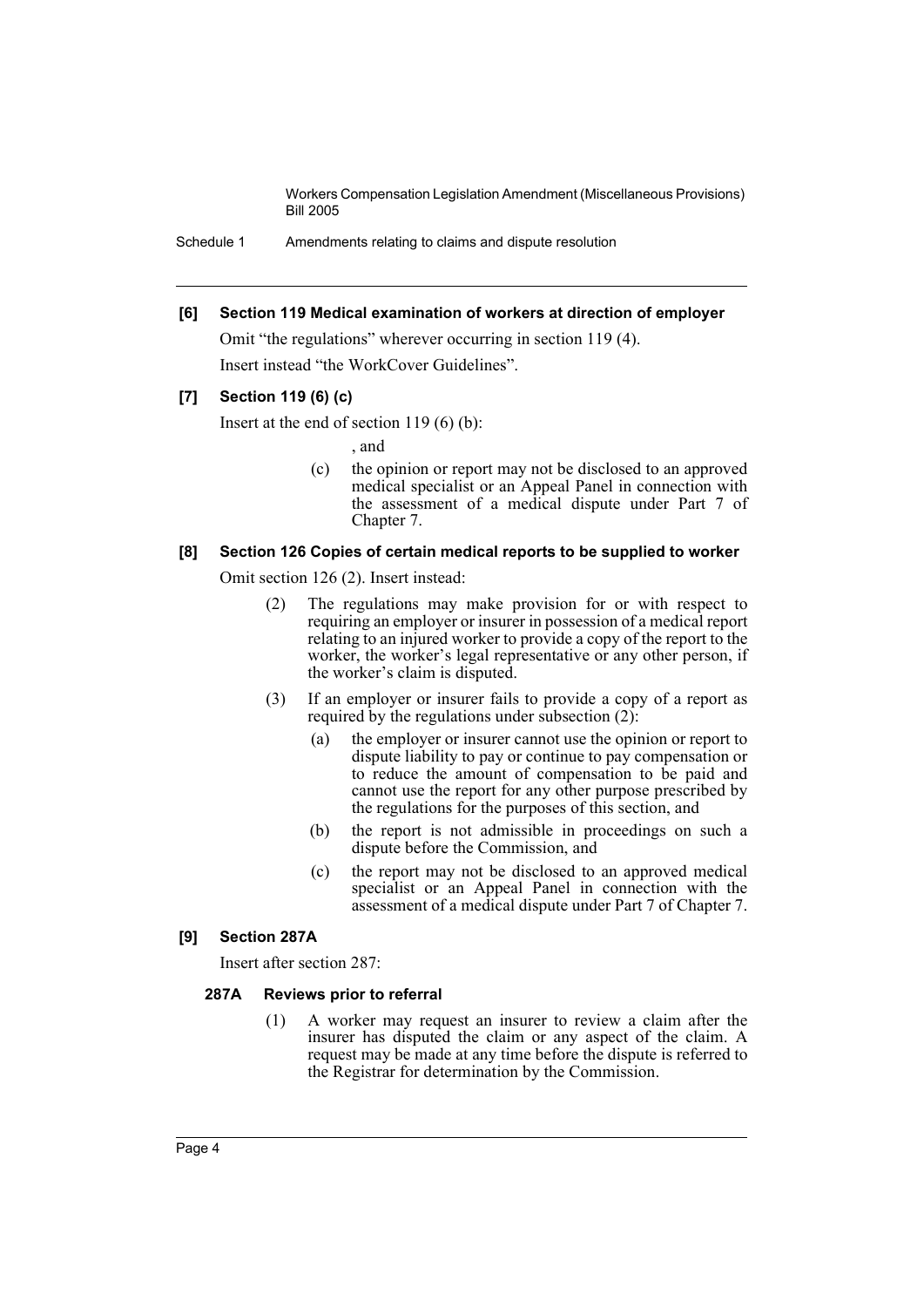Amendments relating to claims and dispute resolution Schedule 1

- (2) On such a request, the insurer must review the claim not later than 14 days after the request is made and may accept the claim or, if the insurer determines that it disputes liability in respect of the claim or any aspect of the claim, must give notice of the dispute to the claimant.
- (3) The notice must contain the matters required to be set out under section 74 in a notice of a dispute and may contain such other information as the regulations may prescribe.
- (4) The notice is to comply with the other requirements for a notice given under section 74.

# **[10] Section 288 Referral of disputes to Commission**

Insert at the end of the section:

(2) The Registrar may not accept a dispute for referral for determination to the Commission if the dispute is a dispute that, under this Part, cannot be referred for determination by the Commission.

#### **[11] Section 289 Restrictions as to when dispute can be referred to Commission**

Insert after section 289 (4):

(5) The Commission may not hear or otherwise deal with any dispute if this section provides that the dispute cannot be referred for determination by the Commission.

# **[12] Section 289A**

Insert after section 289:

#### **289A Further restrictions as to when a dispute can be referred to Commission**

- (1) A dispute cannot be referred for determination by the Commission unless it concerns only matters previously notified as disputed.
- (2) A matter is taken to have been previously notified as disputed if:
	- (a) it was notified in a notice of dispute under this Act or the 1987 Act after a claim was made or a claim was reviewed, or
	- (b) it concerns matters, raised in writing between the parties before the dispute is referred to the Registrar for determination by the Commission, concerning an offer of settlement of a claim for lump sum compensation.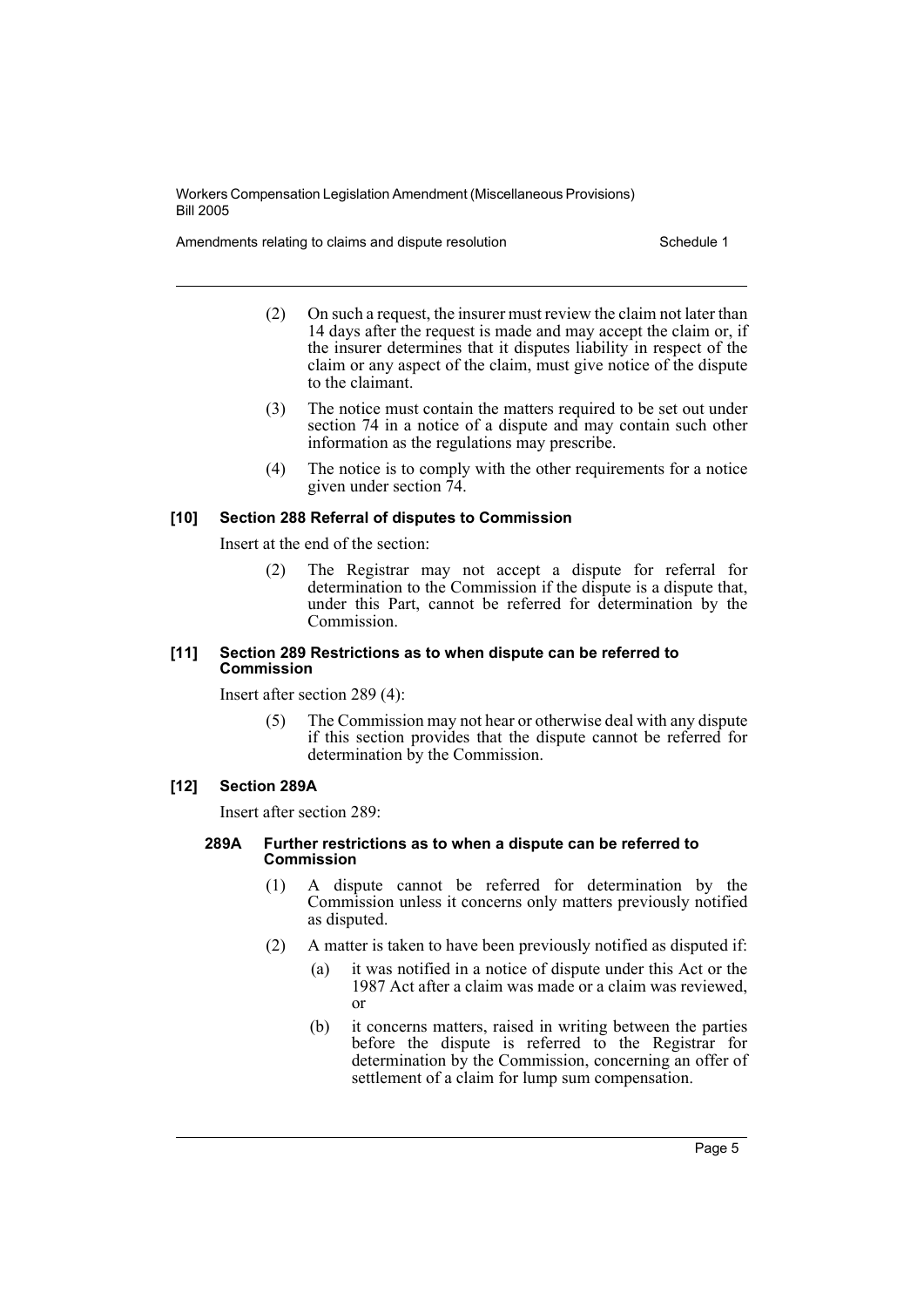Schedule 1 Amendments relating to claims and dispute resolution

- (3) The Commission may not hear or otherwise deal with any dispute if this section provides that the dispute cannot be referred for determination by the Commission. However, the Commission may hear or otherwise deal with a matter subsequently arising out of such a dispute.
- (4) Despite subsection (3), a dispute relating to previously unnotified matters may be heard or otherwise dealt with by the Commission if the Commission is of the opinion that it is in the interests of justice to do so.

## **[13] Section 292 Expedited assessment**

Omit "the dispute by the Commission while the dispute is being dealt with under that Part".

Insert instead "a dispute by the Commission while the dispute is being dealt with under Division 2 or 3 of that Part".

## **[14] Section 293 Medical assessment**

Insert ", in accordance with this section," after "the Registrar may" in section 293 (1).

# **[15] Section 293 (2)**

Insert "(including hearing loss)" after "impairment".

# **[16] Section 293 (3)**

Insert after section 293 (2):

- (3) The Registrar may not refer for assessment:
	- (a) a medical dispute concerning permanent impairment (including hearing loss) of an injured worker where liability is in issue and has not been determined by the Commission, or
	- (b) a medical dispute other than a dispute concerning permanent impairment (including hearing loss) of an injured worker, except when dealing with the dispute under Part 5 (Expedited assessment).

# **[17] Section 296 Exercise of functions of Registrar**

Insert "Division 2 or 3 of" before "this Part" where secondly occurring in section 296 (2).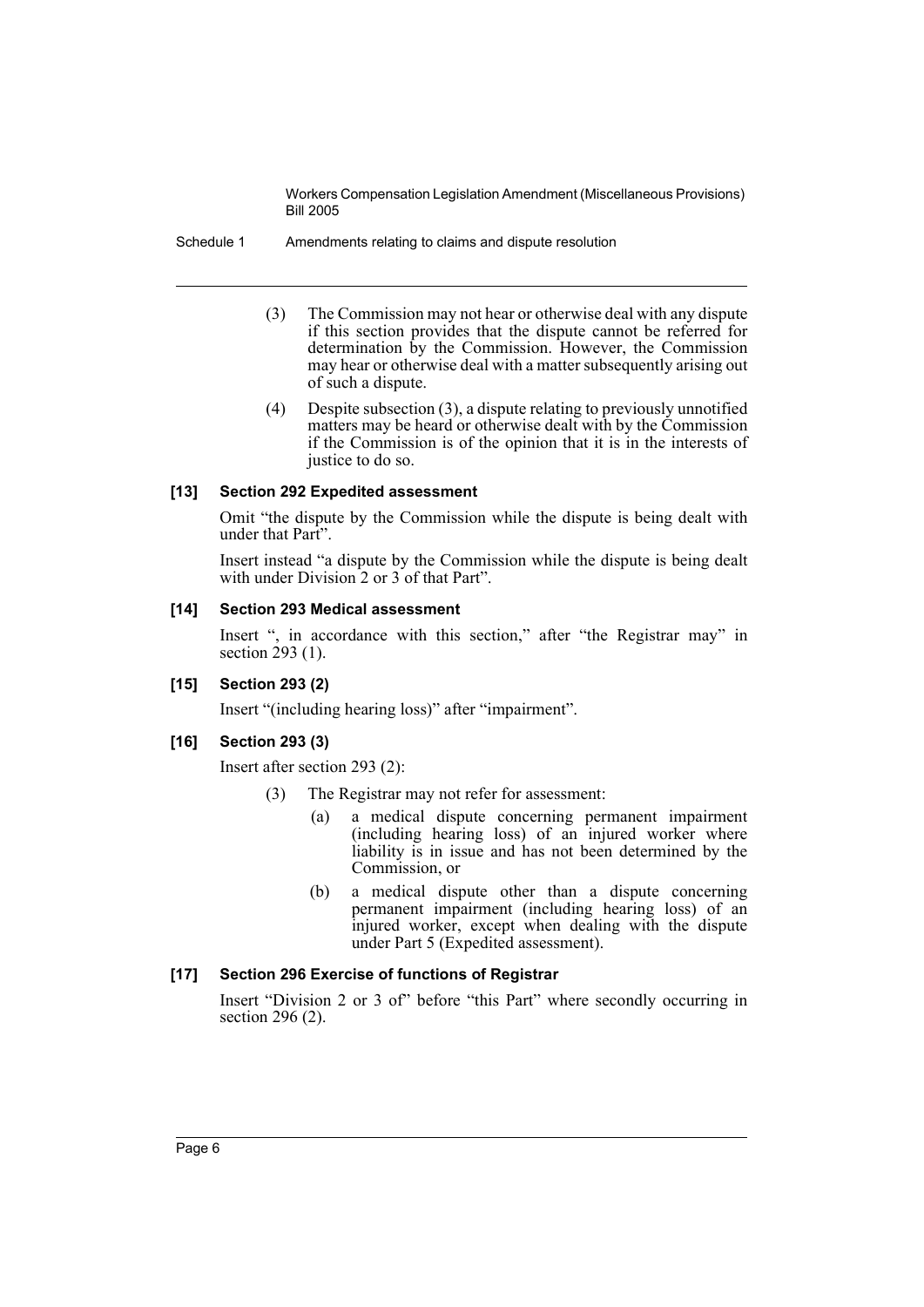Amendments relating to claims and dispute resolution Schedule 1

#### **[18] Section 297 Directions for interim payment of weekly payments or medical expenses compensation**

Omit "\$5,000" from section 297 (2). Insert instead "\$7,500".

# **[19] Chapter 7, Part 5, Division 2A**

Insert after Division 2 of Part 5 of Chapter 7:

# **Division 2A Disputes concerning past weekly payments**

## **304A Disputes to which Division applies**

- (1) This Division applies in respect of a dispute that concerns weekly payments of compensation if the payments are for a period (not exceeding 12 weeks) before the dispute is referred to the Commission, being a period in respect of which an interim payment direction under this Part may not be made.
- (2) A dispute that also relates to medical expenses may be dealt with partly under this Division (in relation to weekly payments) and partly under Division 2 (in relation to medical expenses).

#### **304B Registrar may deal with dispute**

- (1) The Registrar may determine the dispute instead of the Commission.
- (2) For the purposes of determining the dispute and subject to the regulations, the Registrar has all the functions of the Commission constituted by an Arbitrator under the Workers Compensation Acts and any determination of the Registrar is taken to be the determination of the Commission constituted by an Arbitrator.
- (3) This Division does not affect any jurisdiction of the Commission to determine a dispute involving weekly payments of compensation.
- (4) To avoid doubt, the Registrar may, under section 371, delegate a function conferred on the Registrar under subsection  $(1)$  or  $(2)$ .

# **[20] Section 321 Referral of medical dispute for assessment**

Insert after section 321 (2):

(3) The Commission may not refer for assessment under this Part a medical dispute concerning permanent impairment (including hearing loss) of an injured worker.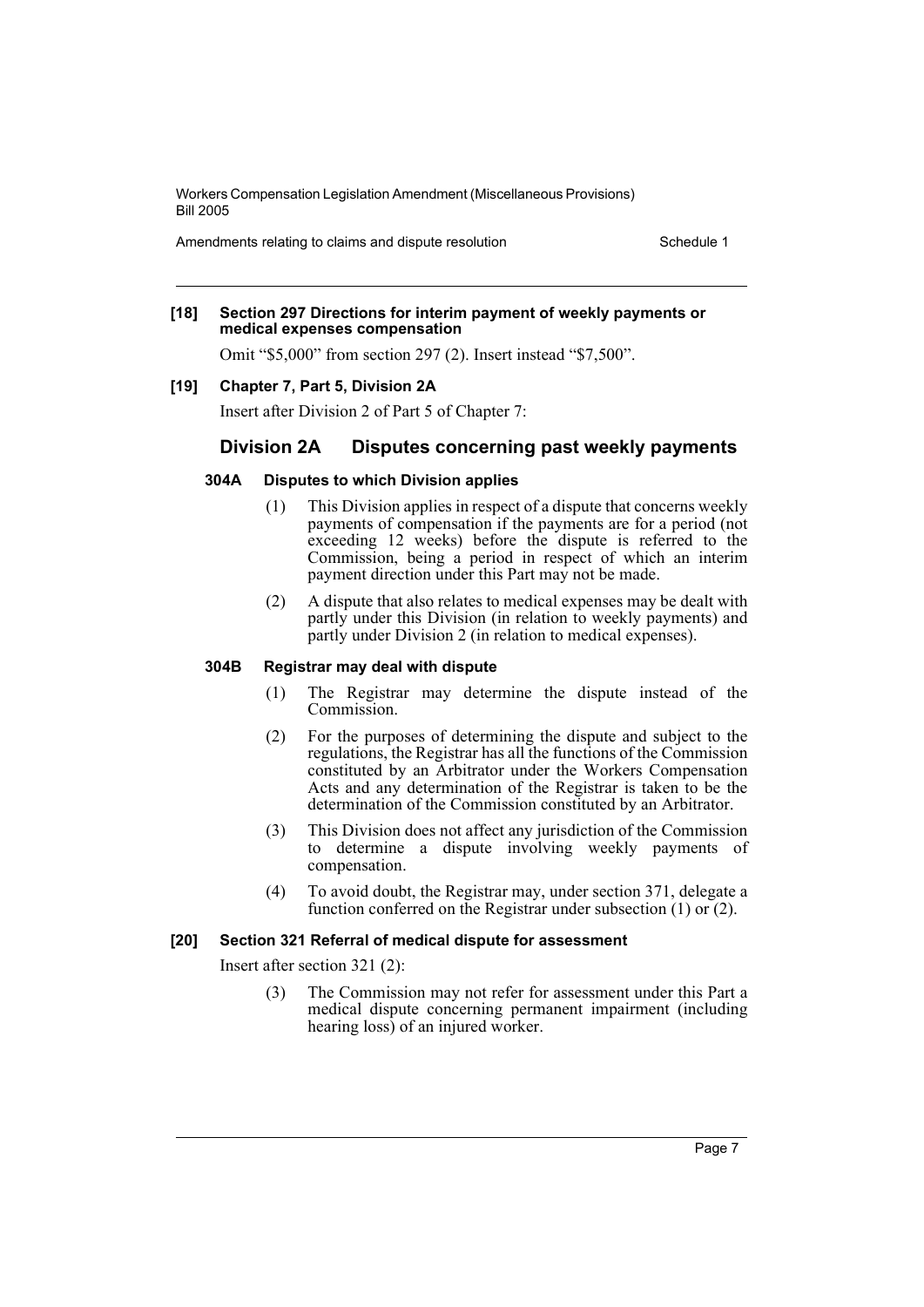Schedule 1 Amendments relating to claims and dispute resolution

- (4) The Registrar may not refer for assessment under this Part:
	- (a) a medical dispute concerning permanent impairment (including hearing loss) of an injured worker where liability is in issue and has not been determined by the Commission, or
	- (b) a medical dispute other than a dispute concerning permanent impairment (including hearing loss) of an injured worker, except when dealing with the dispute under Part 5 (Expedited assessment).

## **[21] Section 322 Assessment of impairment**

Insert "(as in force at the time the assessment is made)" after "Guidelines" in section 322 (1).

## **[22] Section 327 Appeal against medical assessment**

Omit "it appears to the Registrar that at least one of the grounds for appeal specified in subsection (3) exists" from section 327 (4).

Insert instead "the Registrar is satisfied that, on the face of the application and any submissions made to the Registrar, at least one of the grounds for appeal specified in subsection (3) has been made out".

# **[23] Section 327 (6)**

Omit the subsection. Insert instead:

(6) The Registrar may refer a medical assessment for further assessment or reconsideration under section 329 as an alternative to an appeal against the assessment.

#### **[24] Section 329 Referral of matter for further medical assessment or reconsideration**

Insert after section 329 (1):

(1A) A matter referred for assessment under this Part may be referred again on one or more further occasions by the Registrar to the approved medical specialist for reconsideration.

# **[25] Section 329 (2)**

Insert "or reconsideration" after "further assessment".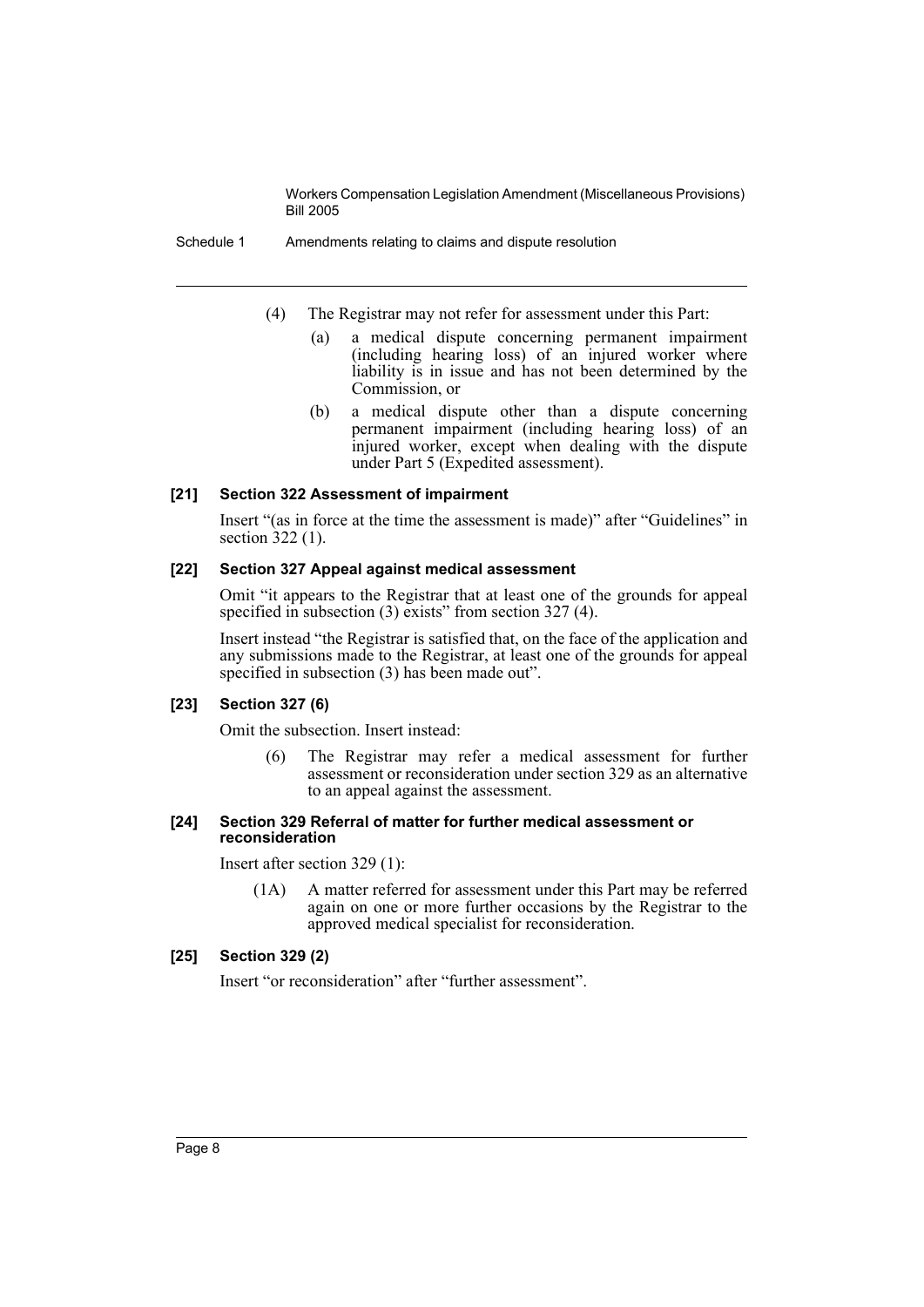Amendments relating to claims and dispute resolution Schedule 1

#### **[26] Section 352 Appeal against decision of Commission constituted by Arbitrator**

Insert after section 352 (1):

(1A) An appeal is to be made by application to the Registrar. The appeal is not to proceed unless the Registrar is satisfied that the requirements of this section and any applicable Rules and regulations as to the making of the appeal have been complied with.

#### **[27] Section 352 (8)**

Insert ", but does not include any award, order, determination, ruling or direction of an interlocutory nature prescribed by the regulations" after "direction".

# **[28] Section 354 Procedure before Commission**

Insert after section 354 (7):

- (7A) The Commission may dismiss proceedings before it before or during the conduct of proceedings:
	- (a) if it is satisfied that the proceedings have been abandoned, or
	- (b) if it is satisfied that the proceedings are frivolous or vexatious or otherwise misconceived or lacking in substance, or
	- (c) for any other ground of dismissal specified in the Rules.

## **[29] Section 371 Functions of Registrar**

Insert after section 371 (2):

(3) The Registrar may exercise any of the functions of the Commission constituted by an Arbitrator to dismiss proceedings before the Commission.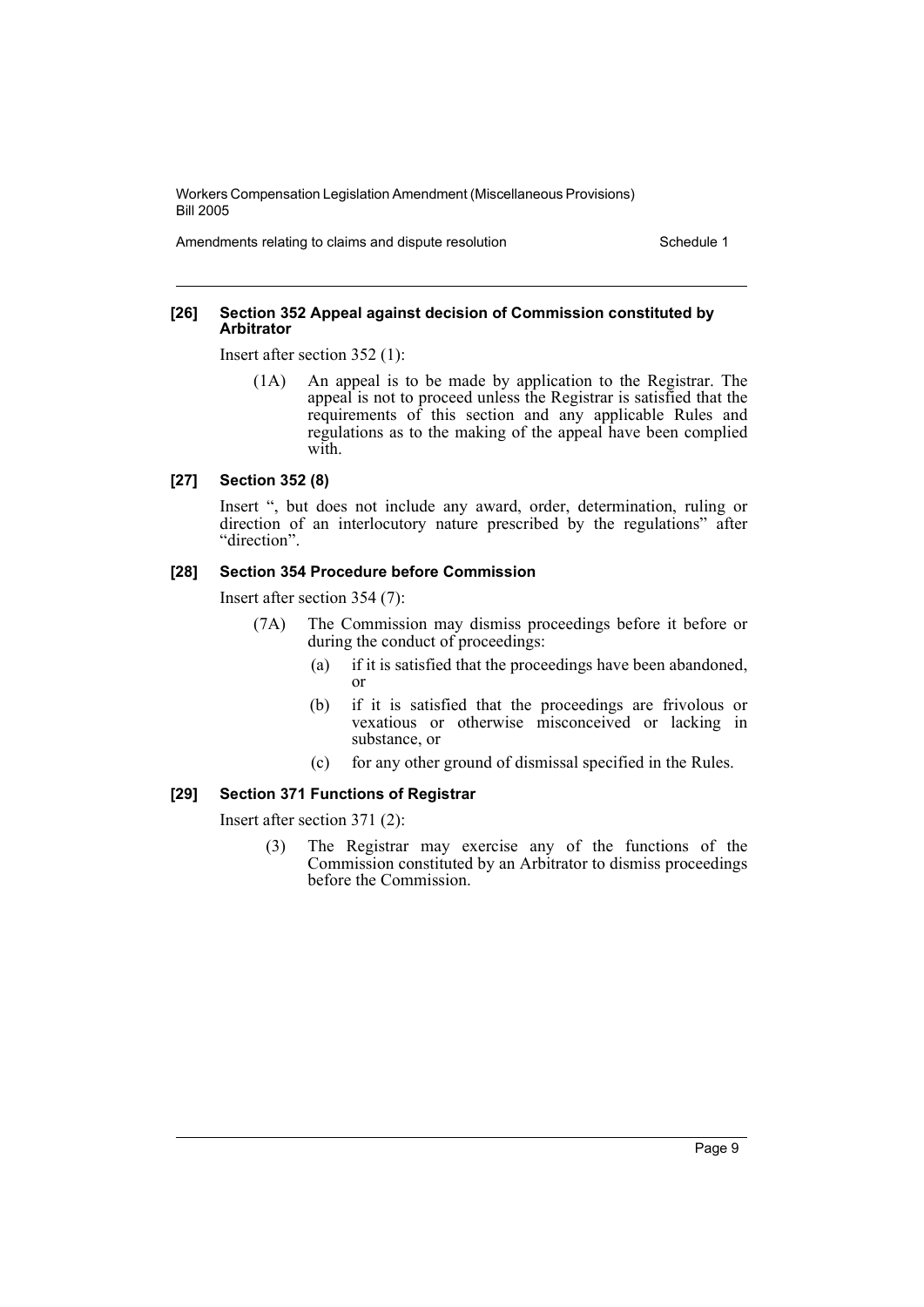Schedule 1 Amendments relating to claims and dispute resolution

# **[30] Chapter 7, Part 11**

Insert after Part 10 of Chapter 7:

# **Part 11 Reconsideration of decisions**

## **378 Reconsideration of decisions**

- (1) The Registrar, an approved medical specialist or an Appeal Panel may reconsider any matter that has been dealt with by the Registrar, the approved medical specialist or the Appeal Panel, respectively, and rescind, alter or amend any decision previously made or given.
- (2) Without limiting subsection (1), if the Registrar, an approved medical specialist or an Appeal Panel is satisfied there is an obvious error in the text of  $\hat{a}$  decision, the Registrar, approved medical specialist or Appeal Panel may alter the text of the decision to correct the error.
- (3) The Registrar, an approved medical specialist or an Appeal Panel must reconsider any matter referred to it for reconsideration not later than 2 months after the referral is made.
- (4) An altered or amended decision is taken to be the decision of the Registrar, approved medical specialist or Appeal Panel.
- (5) Nothing in this section affects any other power under this Act or the 1987 Act to review or amend a decision.
- (6) In this section, *decision* includes an assessment or further assessment by an approved medical specialist or an Appeal Panel.

# **1.2 Workers Compensation Act 1987 No 70**

## **[1] Section 54 Notice required before termination or reduction of payment of weekly compensation**

Insert after section 54 (7):

(8) Before giving a notice under this section, an insurer must carry out an internal review of the decision to give the notice.

# **[2] Section 65 Determination of degree of permanent impairment**

Omit section 65 (4).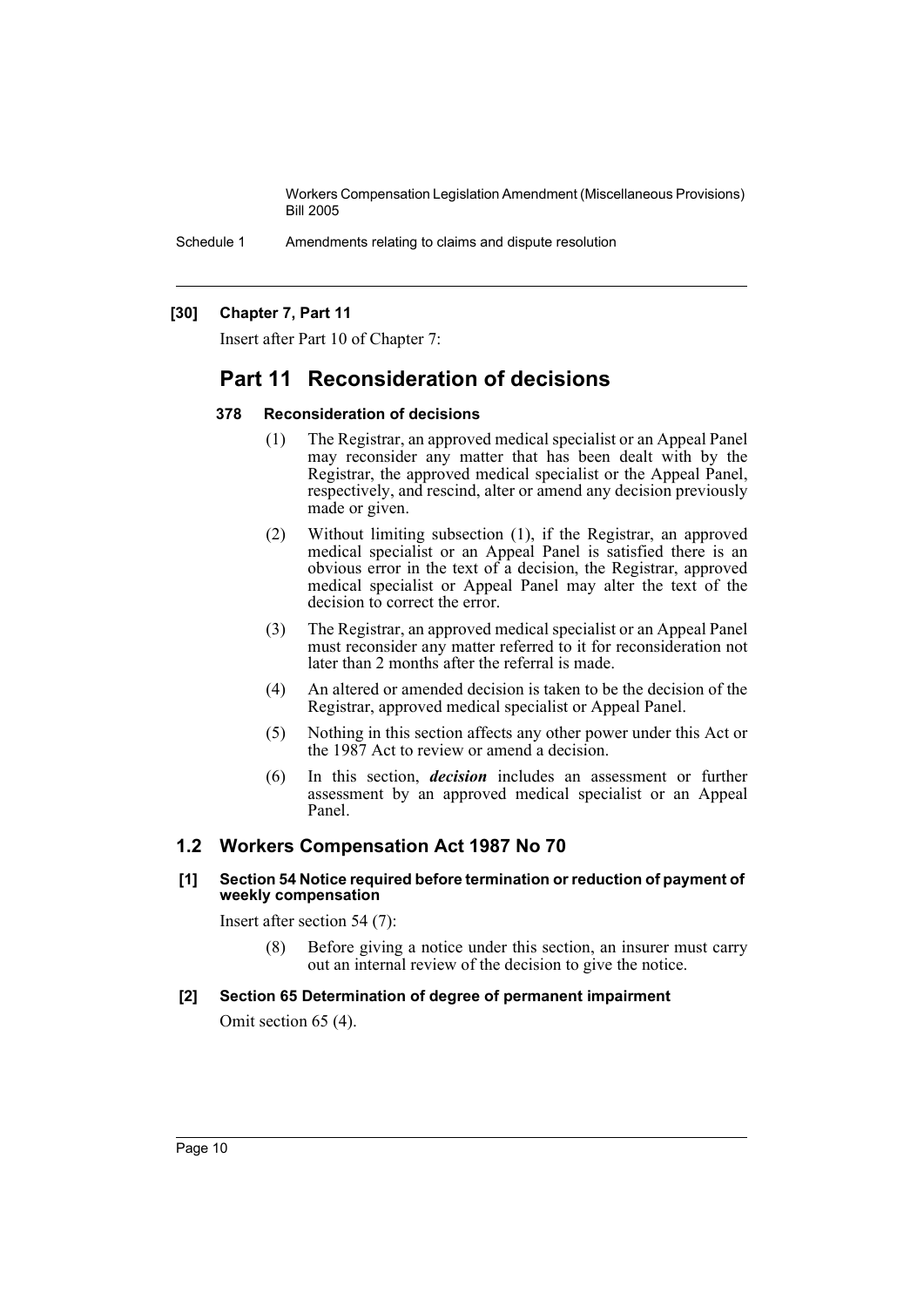Amendments relating to insurance premiums and deemed workers Schedule 2

# <span id="page-11-0"></span>**Schedule 2 Amendments relating to insurance premiums and deemed workers**

(Section 4)

# **2.1 Workplace Injury Management and Workers Compensation Act 1998 No 86**

#### **[1] Schedule 1 Deemed employment of workers**

Omit clause 1. Insert instead:

## **1 Workers lent or on hire**

If the services of a worker are temporarily lent or let on hire to another person *(the labour buyer)* by the person with whom the worker has entered into a contract of service or a training contract (*the labour hirer*), the labour hirer is, for the purposes of this Act, taken to continue to be the employer of the worker while the worker is working for the labour buyer.

# **[2] Schedule 1, clause 1A**

Insert after clause 1:

#### **1A Outworkers**

(1) If:

- (a) a person (*the principal*) contracts with another person to perform any work as an outworker, and
- (b) the outworker neither employs any worker, nor subcontracts with any person, to perform any of the work for the profit of the outworker,

the outworker is, for the purposes of this Act, taken to be a worker employed by the principal.

(2) In this clause:

*outworker* means a person to whom articles or materials are given out to be made up, cleaned, washed, altered, ornamented, finished or repaired, or adapted for sale:

- (a) in the person's own home, or
- (b) on other premises not under the control or management of the person who gave out the articles or materials.

# **[3] Schedule 1, clause 2 Other contractors**

Omit clause  $2(1)$  (b) and  $(2)$ .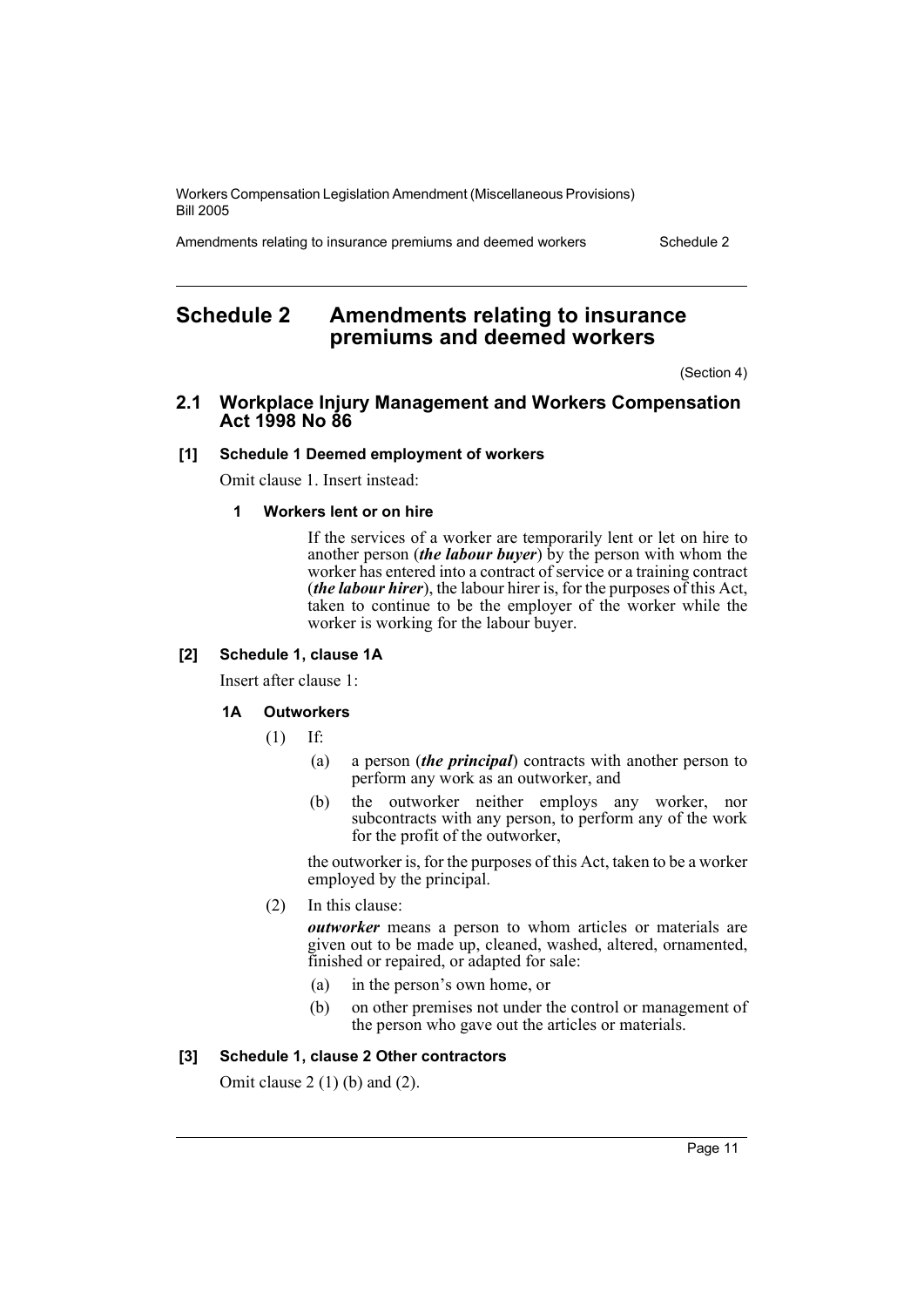Schedule 2 Amendments relating to insurance premiums and deemed workers

# **[4] Schedule 1, clause 2A**

Insert after clause 2:

#### **2A Contractors under labour hire services arrangements**

(1) In this clause:

*labour hire services contract* means a contract or arrangement (not being a contract of service or a training contract) under which a person is provided with services to facilitate the performance of work by the person, such as the following services:

- (a) services for finding work for the person,
- (b) services for payment for work performed by the person,
- (c) services for insurance coverage in connection with any such work.
- (2) If:
	- (a) a person (*a labour hire agency*) under a labour hire services contract with another person (*a contractor*) arranges for the contractor to perform work for a third person (*the host employer*), and
	- (b) the work performed is not incidental to a trade or business regularly carried on by the contractor in the contractor's own name or under a business or firm name, and
	- (c) the contractor neither employs any worker, nor subcontracts with any person, to perform any of that work, and
	- (d) the labour hire agency provides services to the contractor under the labour hire services contract during the performance of that work,

the contractor is, for the purposes of this Act, taken to be a worker employed by the labour hire agency while performing that work.

- (3) For the avoidance of doubt, this clause applies:
	- (a) where a labour hire agency and a host employer are related bodies corporate, and
	- (b) in addition to any other provisions of this Act relating to the employment of workers.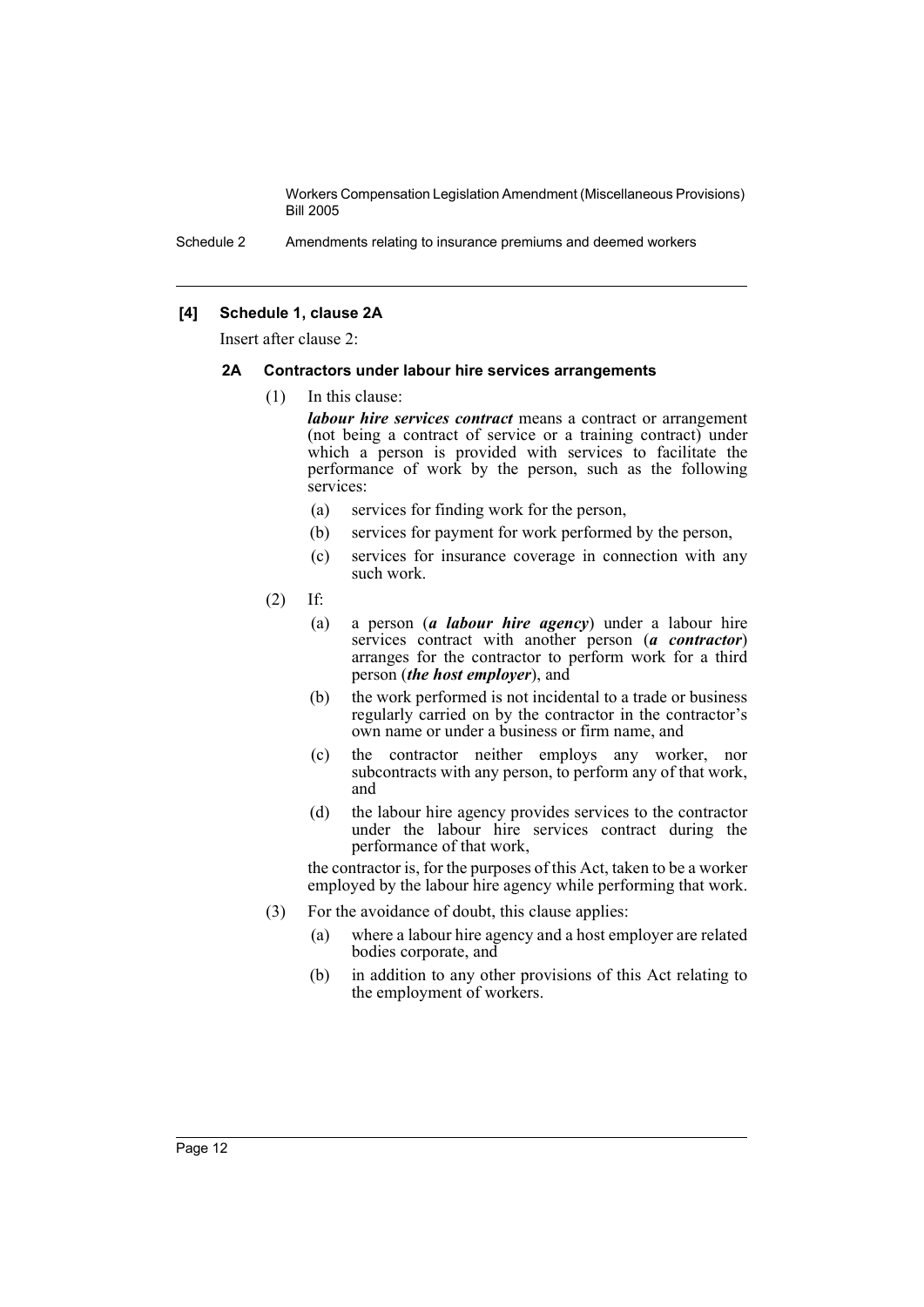Amendments relating to insurance premiums and deemed workers Schedule 2

# **2.2 Workers Compensation Act 1987 No 70**

#### **[1] Section 170 Action by employer where premium not in accordance with insurance premiums order**

Omit "the rate of 1.2% per month compounded monthly (or, where some other rate of interest is prescribed by the regulations, that other rate)" from section 170 (4).

Insert instead "the prescribed rate".

## **[2] Section 170 (8)**

Insert after section 170 (7):

(8) In this section:

*prescribed rate* means:

- (a) the rate prescribed by the regulations, or
- (b) if no rate is prescribed by the regulations—a rate specified by the relevant insurance premiums order in relation to the premium paid by the employer, or
- (c) if no rate is prescribed by the regulations or specified in an insurance premiums order—the rate of 1.2% per month compounded monthly.

*relevant insurance premiums order*, in relation to a premium paid by an employer, means the insurance premiums order that applies to the policy of insurance that gave rise to the payment.

## **[3] Section 172 Recovery of unpaid premiums**

Omit "the rate of 1.2% of the relevant amount or balance per month compounded monthly (or, where some other late payment fee rate is prescribed, that other rate)" from section 172 (1).

Insert instead "the prescribed rate".

# **[4] Section 172 (5)**

Omit the subsection. Insert instead:

(5) In this section:

*prescribed rate* means:

- (a) the rate prescribed by the regulations, or
- (b) if no rate is prescribed by the regulations—a rate specified by the relevant insurance premiums order in relation to the amount or balance outstanding, or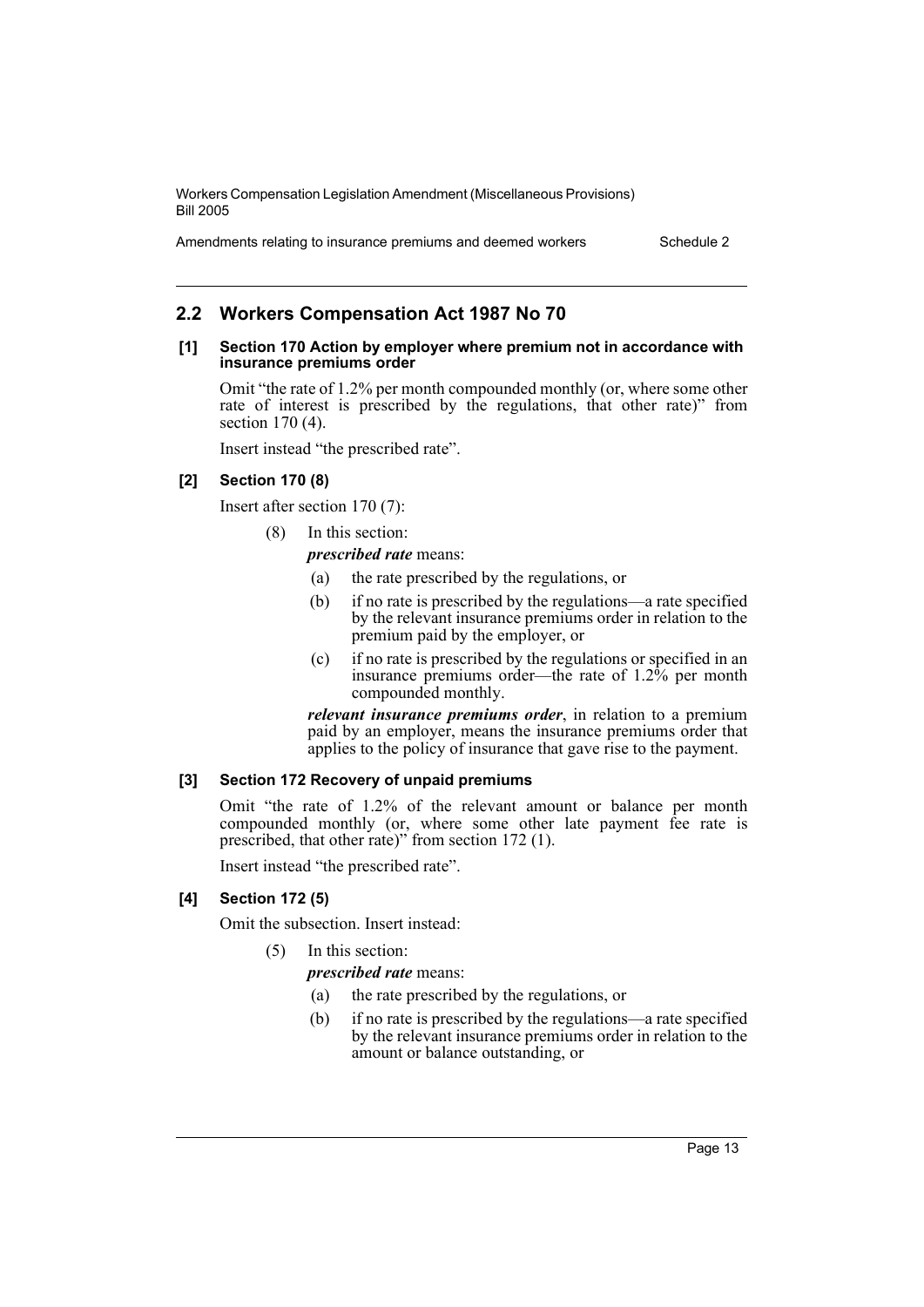- Schedule 2 Amendments relating to insurance premiums and deemed workers
	- (c) if no rate is prescribed by the regulations or specified in an insurance premiums order—the rate of 1.2% of the relevant amount or balance per month compounded monthly.

*relevant insurance premiums order*, in relation to an amount or balance outstanding, means the insurance premiums order that applies to the policy of insurance that gave rise to the obligation to pay the outstanding amount or balance.

# **[5] Section 174 Records relating to wages, contracts etc to be kept and supplied**

Omit "not exceeding 7 years" from section 174 (6A).

Insert instead "subject to subsection (6AA), not exceeding 3 years".

# **[6] Section 174 (6AA)**

Insert after section 174 (6A):

(6AA) However, if the Authority is of the opinion that there has been a serious failure to comply with the requirements of this Act by the person to whom the order is to be given, the period specified in the order (or a further order) may be a period not exceeding 7 years after the work concerned was performed.

# **[7] Section 175 Employers evading payment of correct premiums**

Insert after section 175 (4A):

(4B) The Authority may waive or reduce a late payment fee payable under this section.

# **[8] Section 175C**

Insert after section 175B:

## **175C Authority may make private rulings regarding workers at the request of employers**

- (1) The Authority may, on application, make a private ruling, based on information submitted to it by the applicant, as to whether any particular person is a worker, or any particular class of persons are workers, employed by the applicant for workers compensation insurance premiums purposes.
- (2) A private ruling is to be used in the calculation of a relevant insurance premium by the insurer concerned, unless:
	- (a) there has been a material change in the information submitted to the Authority relating to the ruling, or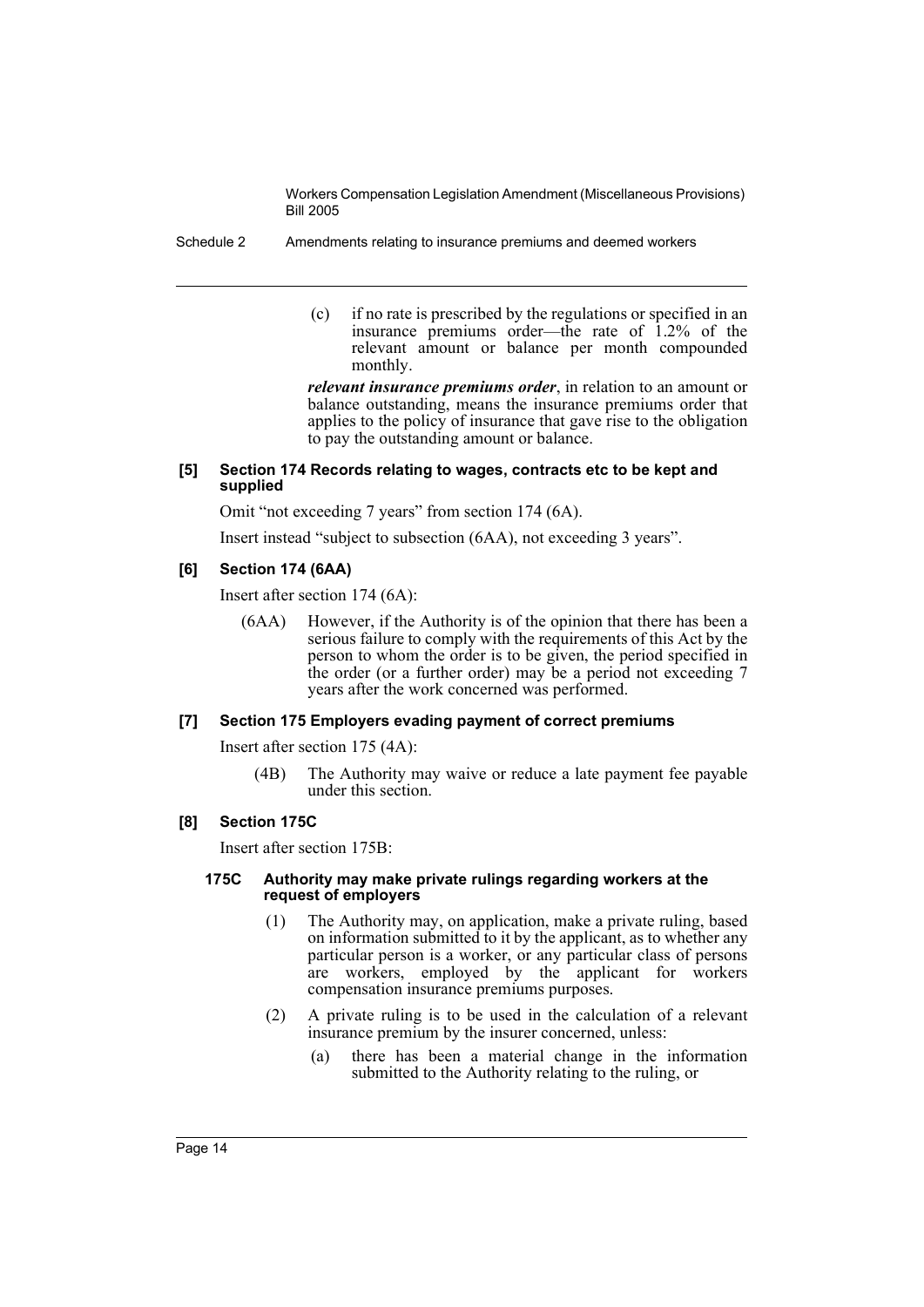Amendments relating to insurance premiums and deemed workers Schedule 2

- (b) the ruling has been withdrawn.
- (3) A private ruling may be used by the person on whose application it was made as evidence as to whether any person is a worker, or any class of persons are workers, employed by the applicant, but only if there is no material change in the information submitted to the Authority relating to the application.
- (4) Other than in proceedings under section 155 or other proceedings relating to payment of insurance premiums required by this Act, a private ruling is inadmissible in proceedings in which the status of a person as a worker is at issue.
- (5) A private ruling has no effect on any determination by any person or body as to whether a person is a worker entitled to compensation under this Act.
- (6) The regulations may make provision for or with respect to private rulings.
- (7) Without limiting subsection (6), the regulations may deal with:
	- (a) applications for private rulings (including the information to be provided with applications), and
	- (b) making of private rulings, and
	- (c) objections, reviews and appeals against private rulings, and
	- (d) amendment or withdrawal of private rulings by the Authority.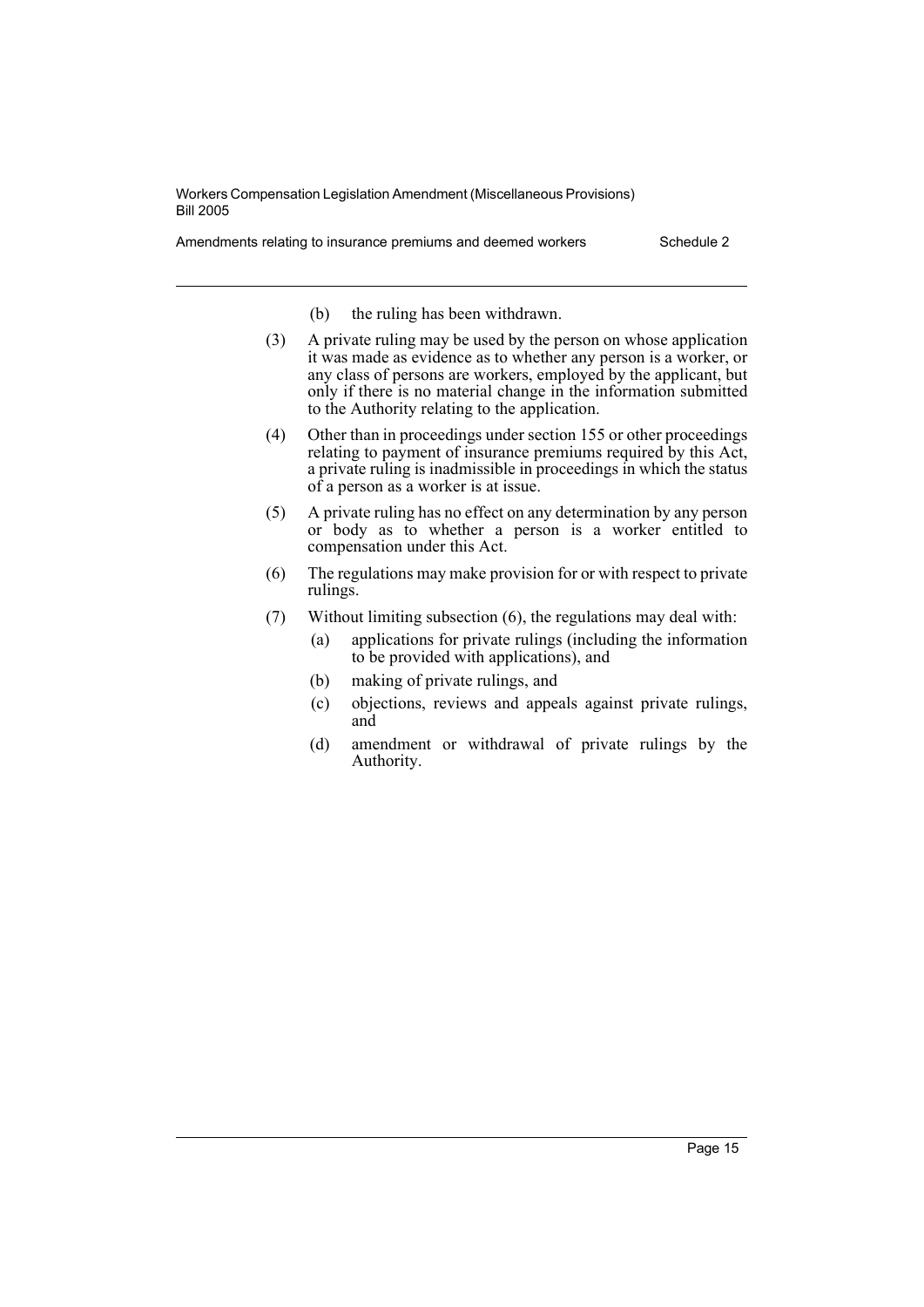Schedule 3 Miscellaneous amendments

# <span id="page-16-0"></span>**Schedule 3 Miscellaneous amendments**

(Section 5)

# **3.1 Workplace Injury Management and Workers Compensation Act 1998 No 86**

# **[1] Section 112 Costs**

Omit "Division 6 of Part 11 of the *Legal Profession Act 1987*" from section 112 (2) (c).

Insert instead "Division 11 of Part 3.2 of the *Legal Profession Act 2004*".

#### **[2] Section 113 Regulations fixing maximum costs recoverable by legal practitioners or agents**

Omit "*Legal Profession Act 1987*" from section 113 (4). Insert instead "*Legal Profession Act 2004*".

## **[3] Section 113 (5) and (6)**

Omit the subsections. Insert instead:

- (5) This section and any regulations under this section prevail to the extent of any inconsistency with the *Legal Profession Act 2004* (in particular section 329 of that Act) and the regulations under that Act. An assessment under Division 11 of Part 3.2 of that Act of any costs in respect of which provision is made by a regulation under this section is to be made so as to give effect to that regulation.
- (6) Expressions used in this section have the same meanings as they have in Part 3.2 of the *Legal Profession Act 2004*, except as provided by this section.

## **[4] Section 114 Maximum fees recoverable by medical practitioners for medico-legal services**

Omit "*Legal Profession Act 1987*" from section 114 (3).

Insert instead "*Legal Profession Act 2004*".

#### **[5] Section 116 Solicitor/client costs in compensation proceedings**

Omit "Division 6 of Part 11 of the *Legal Profession Act 1987*" from section 116 (3).

Insert instead "Division 11 of Part 3.2 of the *Legal Profession Act 2004*".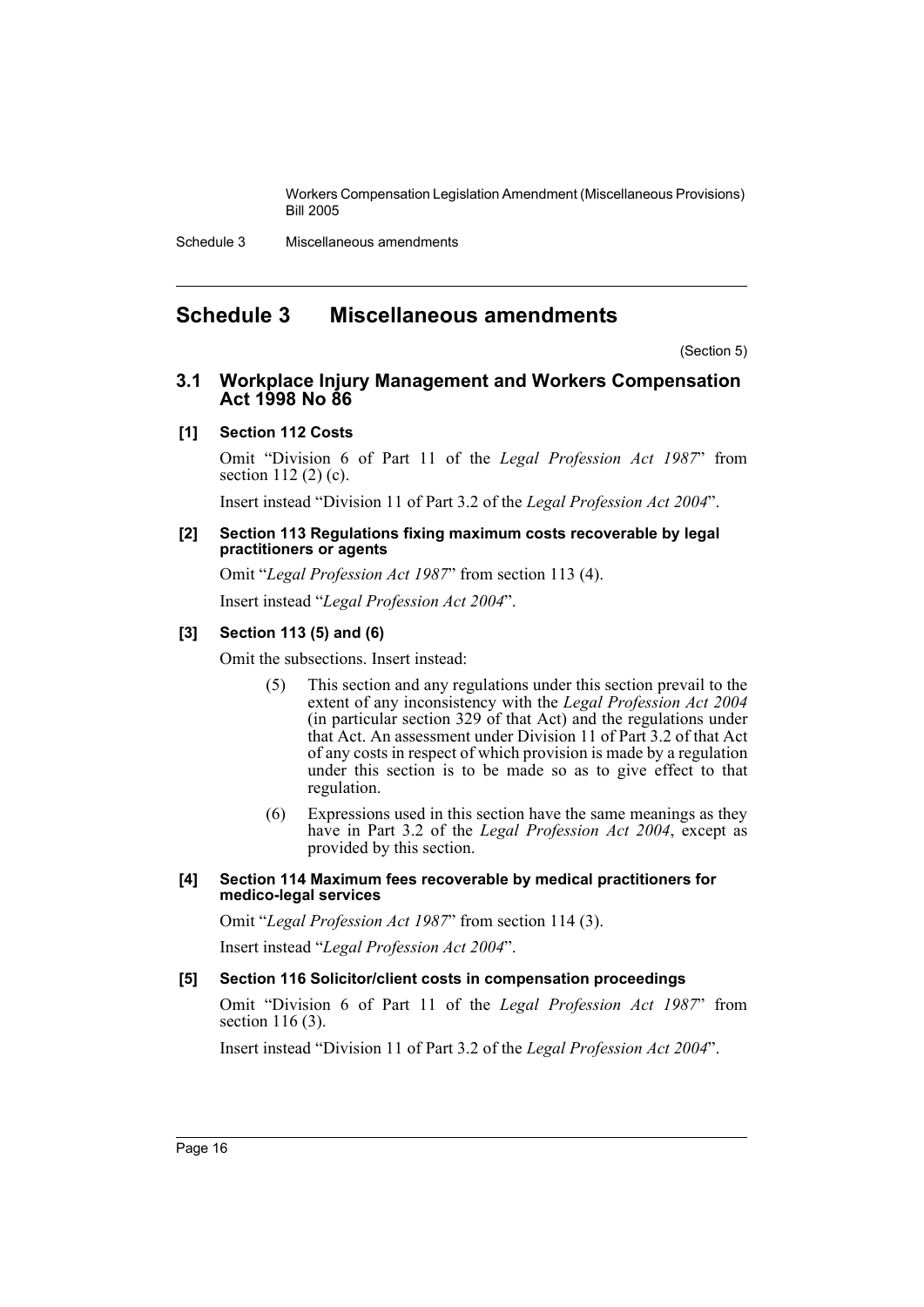Miscellaneous amendments **Schedule 3** and the schedule 3

# **[6] Section 116 (4)**

Omit "Part 11 of the *Legal Profession Act 1987*". Insert instead "Part 3.2 of the *Legal Profession Act 2004*".

**[7] Section 142 Regulation of advertising** Omit "*Legal Profession Act 1987*" from section 142 (2). Insert instead "*Legal Profession Act 2004*".

# **[8] Section 239 Authority may obtain documents from certain registries**

Omit section 239 (1). Insert instead:

- (1) The Authority is entitled, for the purpose of exercising its functions:
	- (a) to inspect or copy, or take extracts from, any documents held in the registry of the Commission, and
	- (b) to inspect or copy, or take extracts from, such documents held in the registry of the District Court as relate to its residual jurisdiction under Division 8A of Part 3 of the *District Court Act 1973*.

# **[9] Section 239 (2)**

Omit "Compensation Court". Insert instead "District Court".

#### **[10] Section 239 (4)**

Omit "Compensation Court Registry or by the Registrar of the Commission".

Insert instead "registry of the Commission, or (in relation to its residual jurisdiction under Division 8A of Part 3 of the *District Court Act 1973*) at the registry of the District Court,".

## **[11] Section 288A**

Insert after section 288:

# **288A Referral of disputes to Commission**

Section 345 of the *Legal Profession Act 2004* applies to and in respect of the provision of legal services in connection with a dispute referred to the Commission under this Part in the same way as it applies to and in respect of the provision of legal services in connection with a claim or defence of a claim for damages referred to in that section.

**Note.** Section 345 of the *Legal Profession Act 2004* prohibits a law practice from providing legal services in connection with a claim or defence unless a legal practitioner associate responsible for the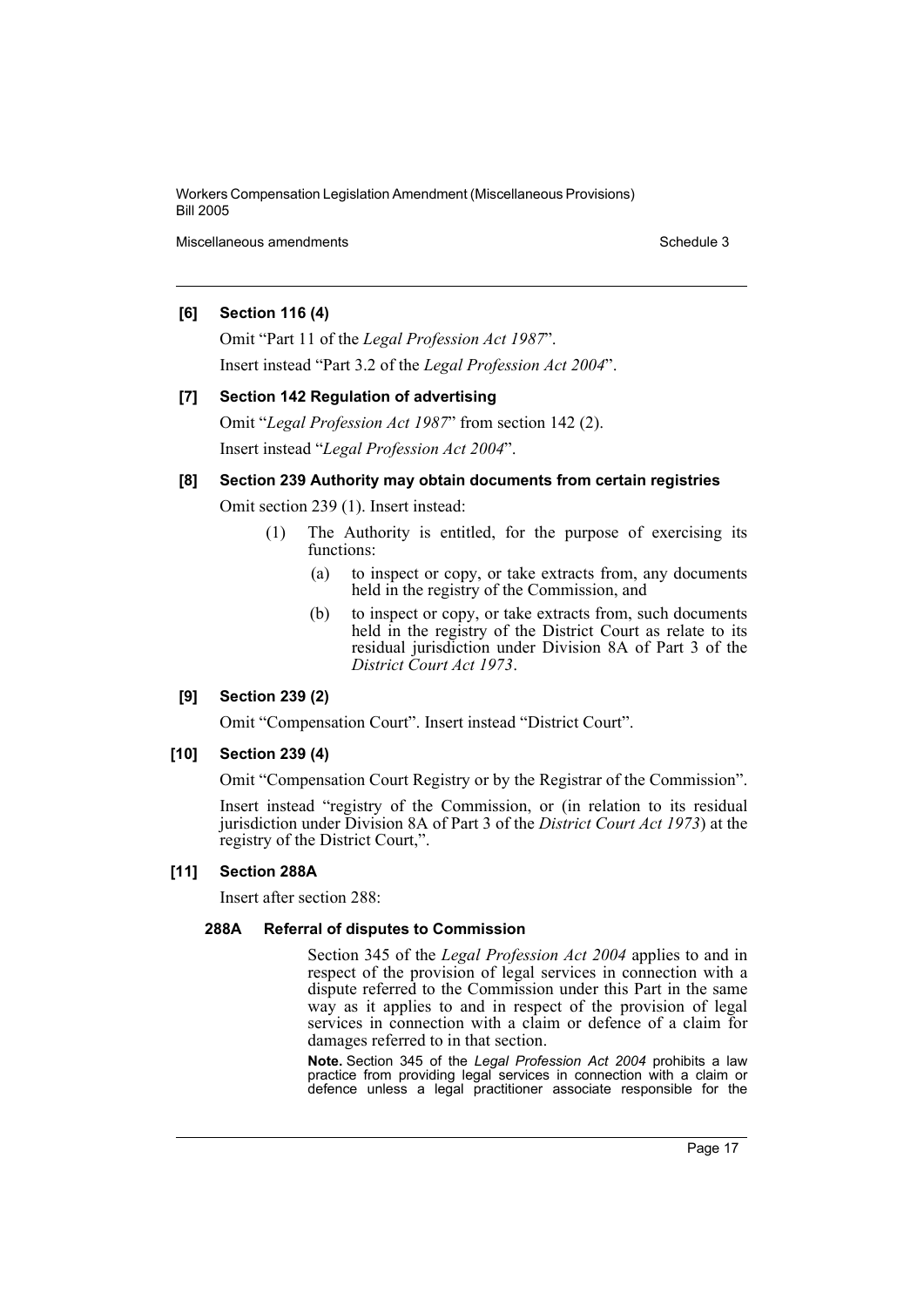Schedule 3 Miscellaneous amendments

provision of those services believes, on the basis of provable facts and a reasonably arguable view of the law, that the claim or defence has reasonable prospects of success.

#### **[12] Section 327 Appeal against medical assessment**

Insert after section 327 (7):

(8) Section 345 of the *Legal Profession Act 2004* applies to and in respect of the provision of legal services in connection with an appeal under this section in the same way as it applies to and in respect of the provision of legal services in connection with a claim or defence of a claim for damages referred to in that section.

**Note.** Section 345 of the *Legal Profession Act 2004* prohibits a law practice from providing legal services in connection with a claim or defence unless a legal practitioner associate responsible for the provision of those services believes, on the basis of provable facts and a reasonably arguable view of the law, that the claim or defence has reasonable prospects of success.

#### **[13] Section 332 Definitions**

Omit section 332 (2). Insert instead:

(2) Expressions used in this Division have the same meanings as they have in Part 3.2 of the *Legal Profession Act 2004*, except as provided by this section.

#### **[14] Sections 334 and 335**

Omit the sections. Insert instead:

#### **334 Part prevails over Legal Profession Act 2004**

This Part, and the regulations under this Part, prevail to the extent of any inconsistency between them and the *Legal Profession Act 2004* or the regulations under that Act.

#### **335 Assessment of costs**

An assessment of costs is to be made so as to give effect to the provisions of this Part (whether or not the assessment is made under Division 11 of Part 3.2 of the *Legal Profession Act 2004*).

## **[15] Section 337 Maximum lawyer and agent costs**

Omit "*Legal Profession Act 1987*" from section 337 (2). Insert instead "*Legal Profession Act 2004*".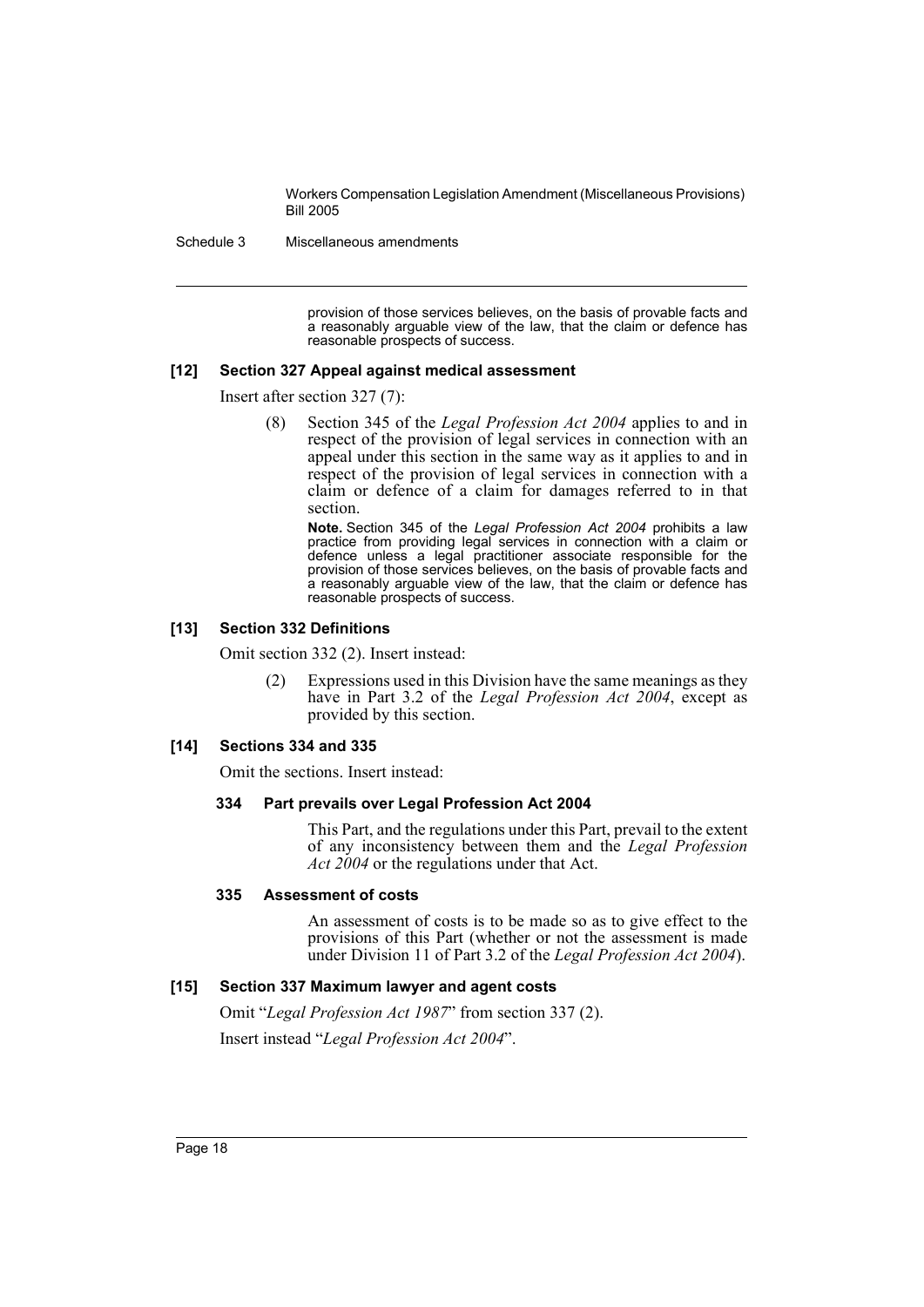Miscellaneous amendments and the state of the state of the Schedule 3 Schedule 3

# **[16] Section 339 Maximum fees payable to health service providers**

Omit "*Legal Profession Act 1987*" from section 339 (2). Insert instead "*Legal Profession Act 2004*".

## **[17] Section 340 Application of Division**

Insert ", or by a party's insurer," after "party".

# **[18] Section 341 Costs to be determined by Commission**

Omit "Division 6 of Part 11 of the *Legal Profession Act 1987*" from section 341 (3).

Insert instead "Division 11 of Part 3.2 of the *Legal Profession Act 2004*".

## **[19] Section 341 (4)**

Omit the note.

#### **[20] Section 342 Costs unreasonably incurred**

Omit section 342 (1). Insert instead:

- (1) If the Commission is satisfied that any party's costs on a claim have been unreasonably incurred, the Commission is to order that those costs are not to be paid by any other party to the claim.
- (1A) A costs agreement within the meaning of Part 3.2 of the *Legal Profession Act 2004* is of no effect to the extent to which it relates to costs the subject of an order in force under subsection (1).

# **[21] Section 342 (2) (e)**

Insert at the end of section 342 (2) (d):

, or

(e) in connection with any issue raised in relation to a claim in respect of which there were, when the issue was raised, no grounds for a reasonable belief that the issue would be determined in favour of the party by whom it was raised.

# **[22] Section 342 (3)**

Omit the subsection. Insert instead:

(3) A legal practitioner representing a party to proceedings before the Commission, or providing legal services to the party's insurer, is not entitled to recover from the party or insurer, as the case may be, any costs that the Commission has ordered are to be treated as unreasonably incurred.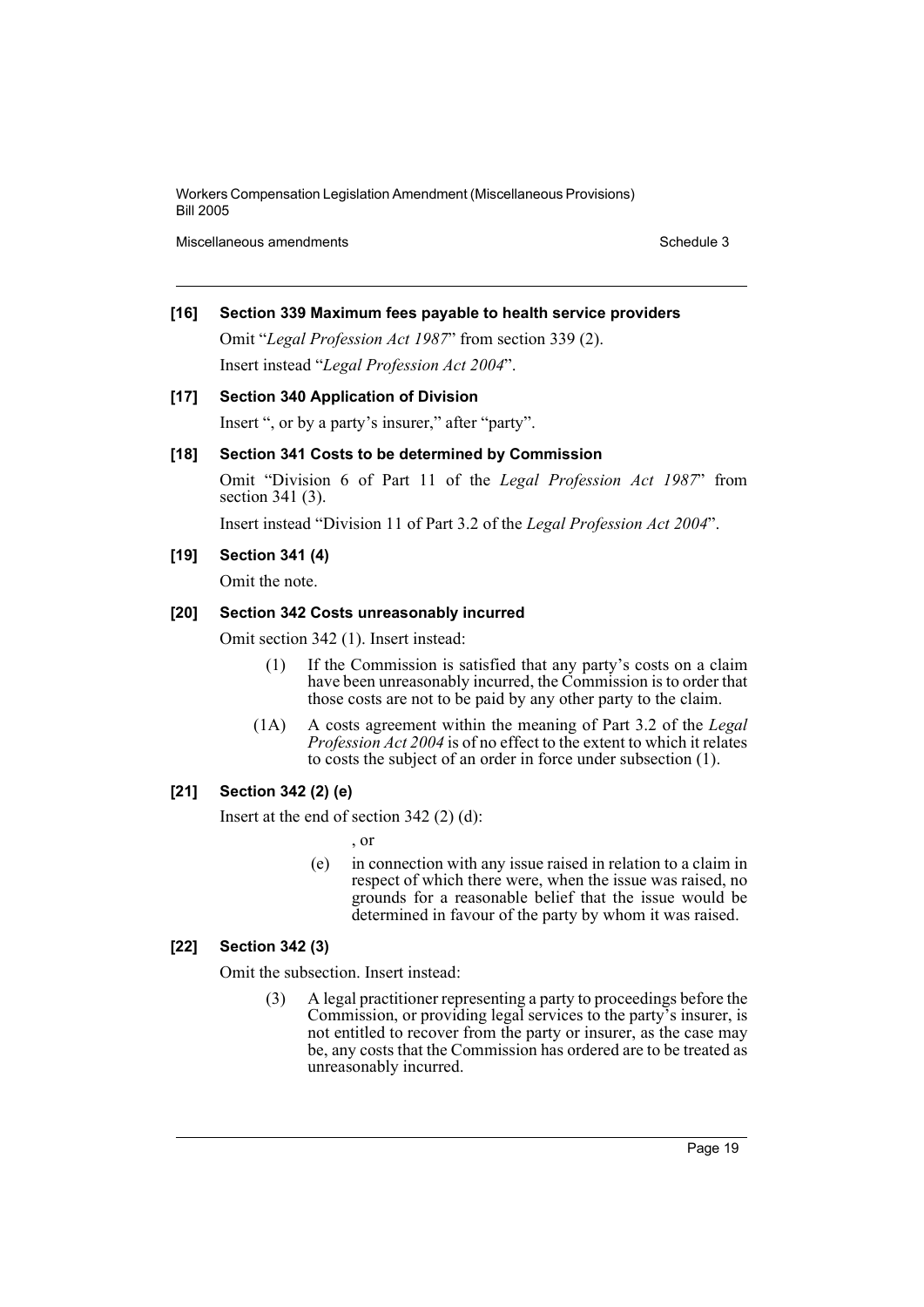Schedule 3 Miscellaneous amendments

#### **[23] Section 343 Restrictions on recovery of solicitor/client costs**

Omit "Part 11 of the *Legal Profession Act 1987*" from section 343 (3). Insert instead "Part 3.2 of the *Legal Profession Act 2004*".

## **[24] Section 345 Costs penalties where appeal is unsuccessful**

Omit section 345 (1) (a). Insert instead:

(a) if the appellant is unsuccessful on the appeal, the Commission is to order that the appellant's costs on the appeal are not to be paid by any other party to the appeal, and

## **[25] Section 345 (2)**

Insert after section 345 (1):

(2) A costs agreement within the meaning of Part 3.2 of the *Legal Profession Act 2004* is of no effect to the extent to which it relates to costs the subject of an order in force under subsection (1) (a).

## **[26] Section 347 Regulations for costs assessment**

Omit "Division 6 (Assessment of costs) of Part 11 of the *Legal Profession Act 1987*" wherever occurring in section 347 (2) and (3).

Insert instead "Division 11 of Part 3.2 of the *Legal Profession Act 2004*".

# **[27] Section 347 (5)**

Omit "Part 11 of the *Legal Profession Act 1987*" and "Division 6 of Part 11 of that Act".

Insert instead "Part 3.2 of the *Legal Profession Act 2004*" and "Division 11 of that Part", respectively.

# **[28] Section 348 Regulations displace Legal Profession Act provisions**

Omit the section.

#### **[29] Section 352 Appeal against decision of Commission constituted by Arbitrator**

Insert after section 352 (7):

(7A) Section 345 of the *Legal Profession Act 2004* applies to and in respect of the provision of legal services in connection with an appeal to the Commission under this section in the same way as it applies to and in respect of the provision of legal services in connection with a claim or defence of a claim for damages referred to in that section.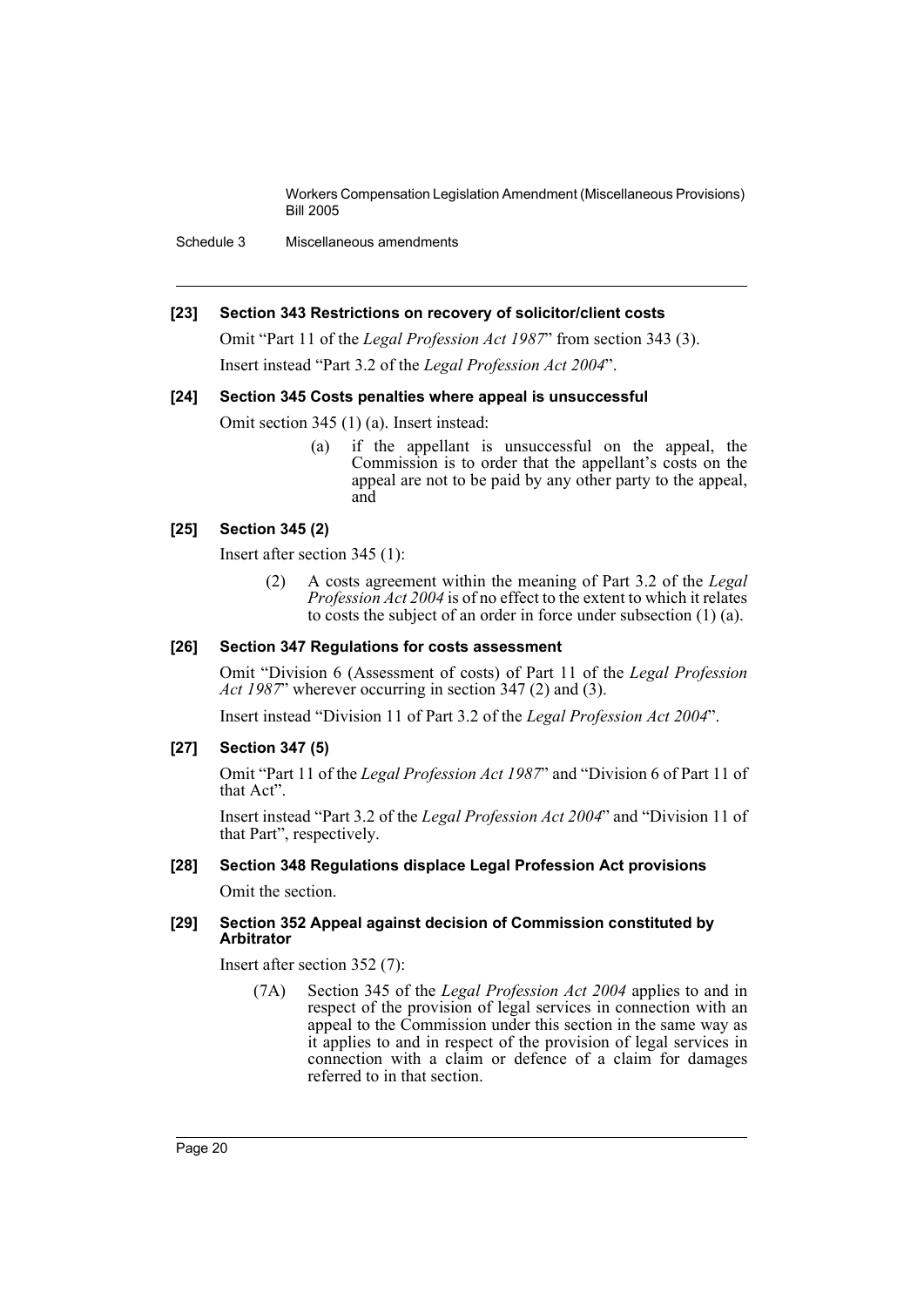Miscellaneous amendments **Schedule 3** and the schedule 3

**Note.** Section 345 of the *Legal Profession Act 2004* prohibits a law practice from providing legal services in connection with a claim or defence unless a legal practitioner associate responsible for the provision of those services believes, on the basis of provable facts and a reasonably arguable view of the law, that the claim or defence has reasonable prospects of success.

# **3.2 Workers Compensation Act 1987 No 70**

#### **[1] Section 66 Entitlement to compensation for permanent impairment**

Insert after section 66 (2):

(2A) To the extent to which the injury results in permanent impairment of the back, the amount of permanent impairment compensation calculated in accordance with subsection  $(2)$  is to be increased by 5%.

> **Example 1.** A person suffers 10% permanent impairment. Under subsection (2), the amount of permanent impairment compensation to which he or she is entitled is  $$12,500$  (10 x  $$1,250$ ). If the whole of the impairment is to the back, the compensation payable in relation to the back will be the whole \$12,500. Under this subsection, that \$12,500 will be increased by 5%, yielding \$13,125.

> **Example 2.** A person suffers 50% permanent impairment. Under subsection (2), the amount of permanent impairment compensation to which he or she is entitled is \$112,500 (\$77,500 + (10 x \$3,500)). If two-thirds of the impairment is to the back, the compensation payable in relation to the back will be two-thirds of \$112,500, or \$75,000. Under this subsection, that \$75,000 will be increased by 5%, yielding \$78,750. The total compensation payable for the impairment will therefore be \$116,250.

## **[2] Section 66A**

Omit the section. Insert instead:

#### **66A Agreements for compensation**

- (1) In this section, *complying agreement* means a written agreement:
	- (a) under which a worker who has received an injury, and an employer or insurer, agree as to either or both of the following:
		- (i) the degree of permanent impairment that has resulted from the injury,
		- (ii) the amount of pain and suffering compensation to which the worker is entitled in respect of the injury, and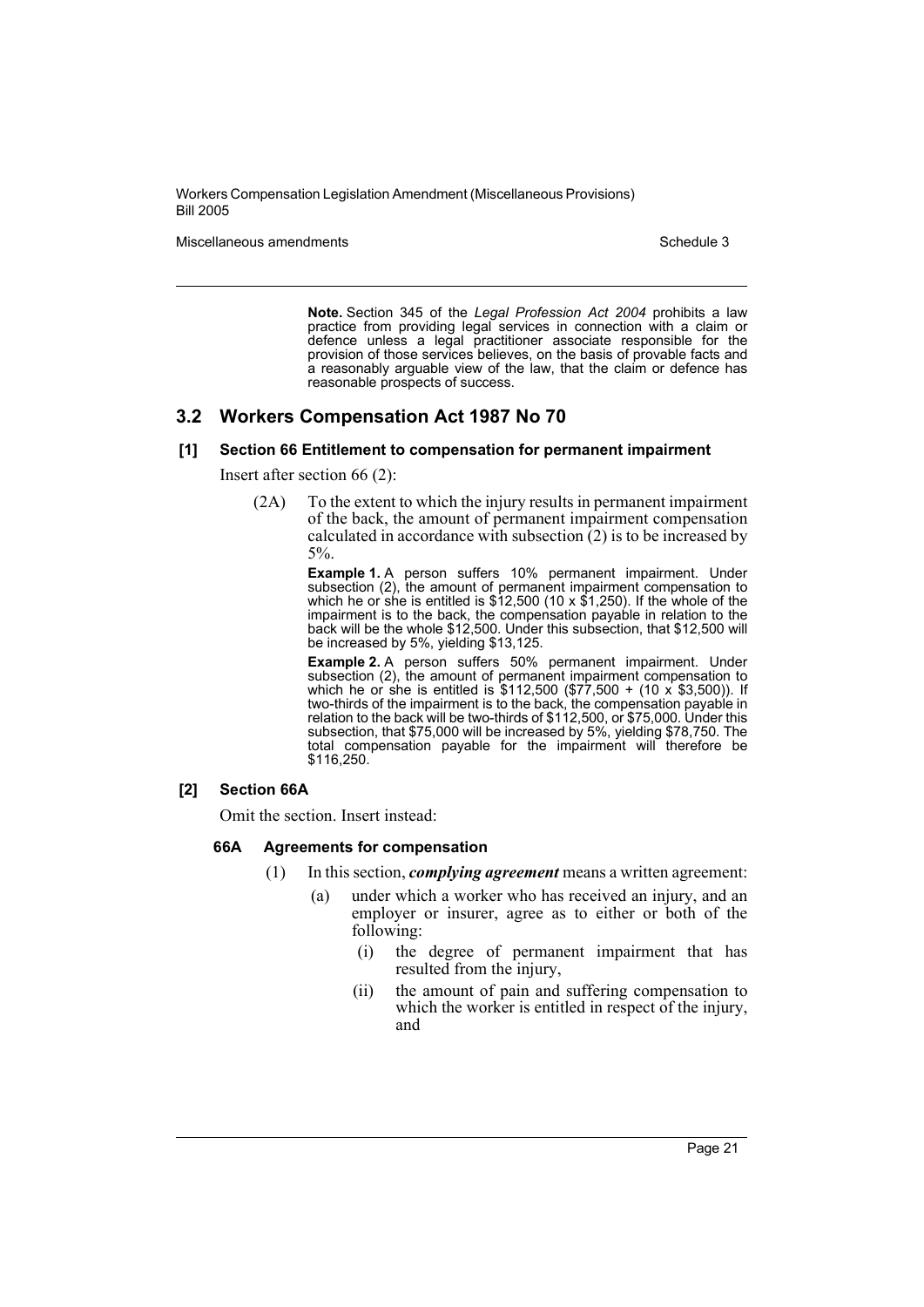Schedule 3 Miscellaneous amendments

- (b) in which there is a provision in which the employer or insurer certifies that it is satisfied that the worker has obtained independent legal advice before entering into the agreement.
- (2) If a worker enters into a complying agreement in relation to an injury:
	- (a) the permanent impairment compensation to which the worker is entitled in respect of the injury is the compensation payable in respect of the degree of impairment so agreed, and
	- (b) the pain and suffering compensation to which the worker is entitled in respect of the injury is the amount so agreed.
- (3) The Commission may award compensation additional to the compensation payable under subsection (2) by virtue of a complying agreement if it is established that:
	- (a) the agreed degree of permanent impairment or the amount of pain and suffering compensation is manifestly too low, or
	- (b) the worker has been induced to enter into the agreement as a result of fraud or misrepresentation, or
	- (c) since the agreement was entered into, there has been an increase in the degree of permanent impairment beyond that so agreed.
- (4) Complying agreements, and the payments made under them, are to be recorded in accordance with the WorkCover Guidelines.
- (5) Subsection (2) has effect despite section 234 (No contracting out) of the 1998 Act.
- (6) Nothing in this section prevents a complying agreement from containing provision as to the payment of costs.

#### **[3] Section 87F Commutation by agreement**

Omit section 87F (2) (a). Insert instead:

- (a) a legal practitioner instructed independently of the insurer and the employer has certified in writing that the legal practitioner has advised the worker:
	- (i) on the full legal implications of the agreement, including implications with respect to any entitlement of the worker to compensation under this Act or to benefits under any other law (including a law of the Commonwealth), and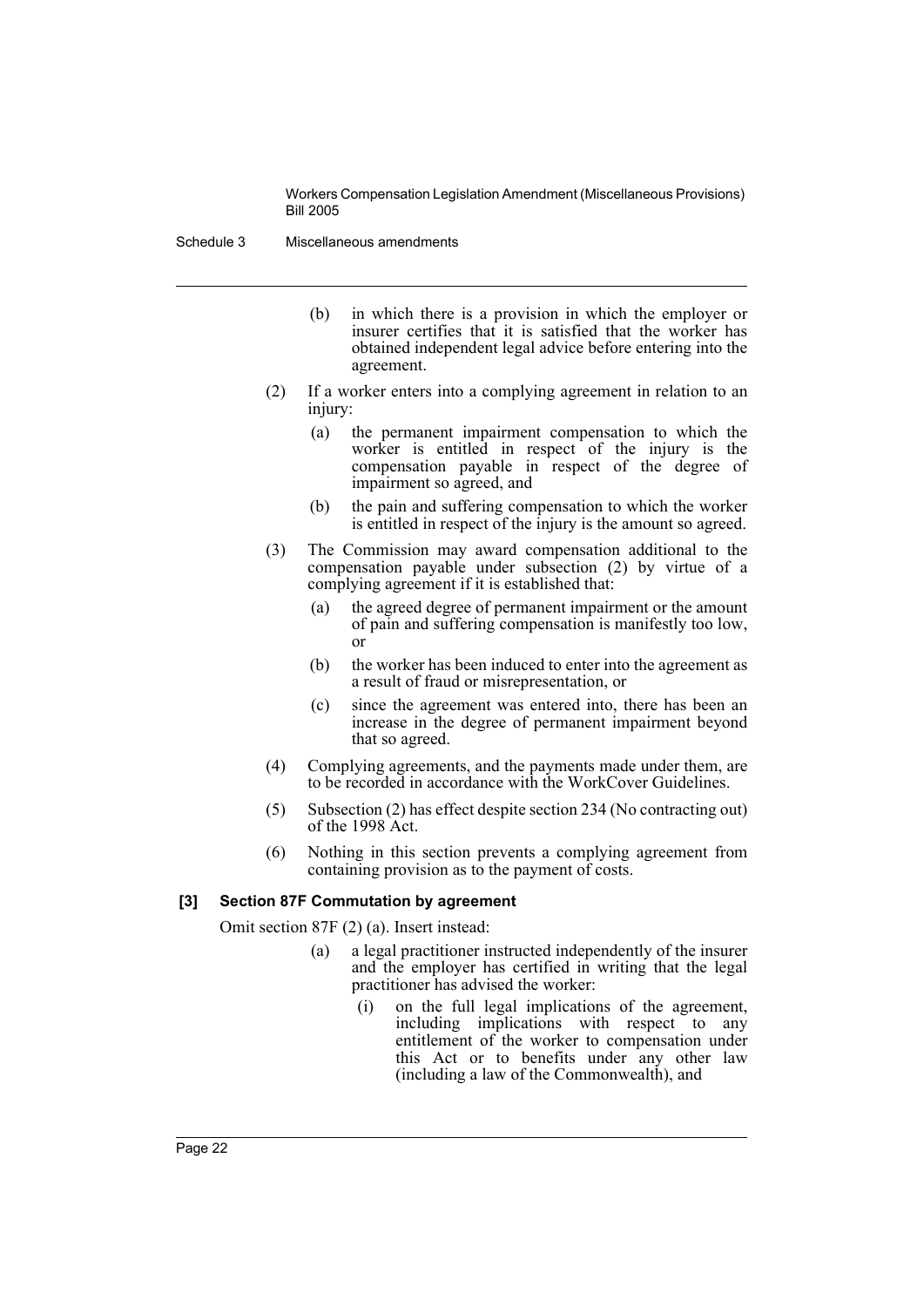Miscellaneous amendments **Schedule 3** and Schedule 3

(ii) on the desirability of the worker obtaining independent financial advice, before the worker enters into the agreement, as to the financial consequences of the agreement, and

#### **[4] Section 87J Other commutation agreements invalid**

Omit "(Registration of agreements for compensation)" from section 87J (3).

#### **[5] Section 144 Appeal against Authority's decision on claim for compensation**

Insert after section 144 (5):

(6) Section 345 of the *Legal Profession Act 2004* applies to and in respect of the provision of legal services in connection with an application to the Commission under this section in the same way as it applies to and in respect of the provision of legal services in connection with a claim or defence of a claim for damages referred to in that section.

**Note.** Section 345 of the *Legal Profession Act 2004* prohibits a law practice from providing legal services in connection with a claim or defence unless a legal practitioner associate responsible for the provision of those services believes, on the basis of provable facts and a reasonably arguable view of the law, that the claim or defence has reasonable prospects of success.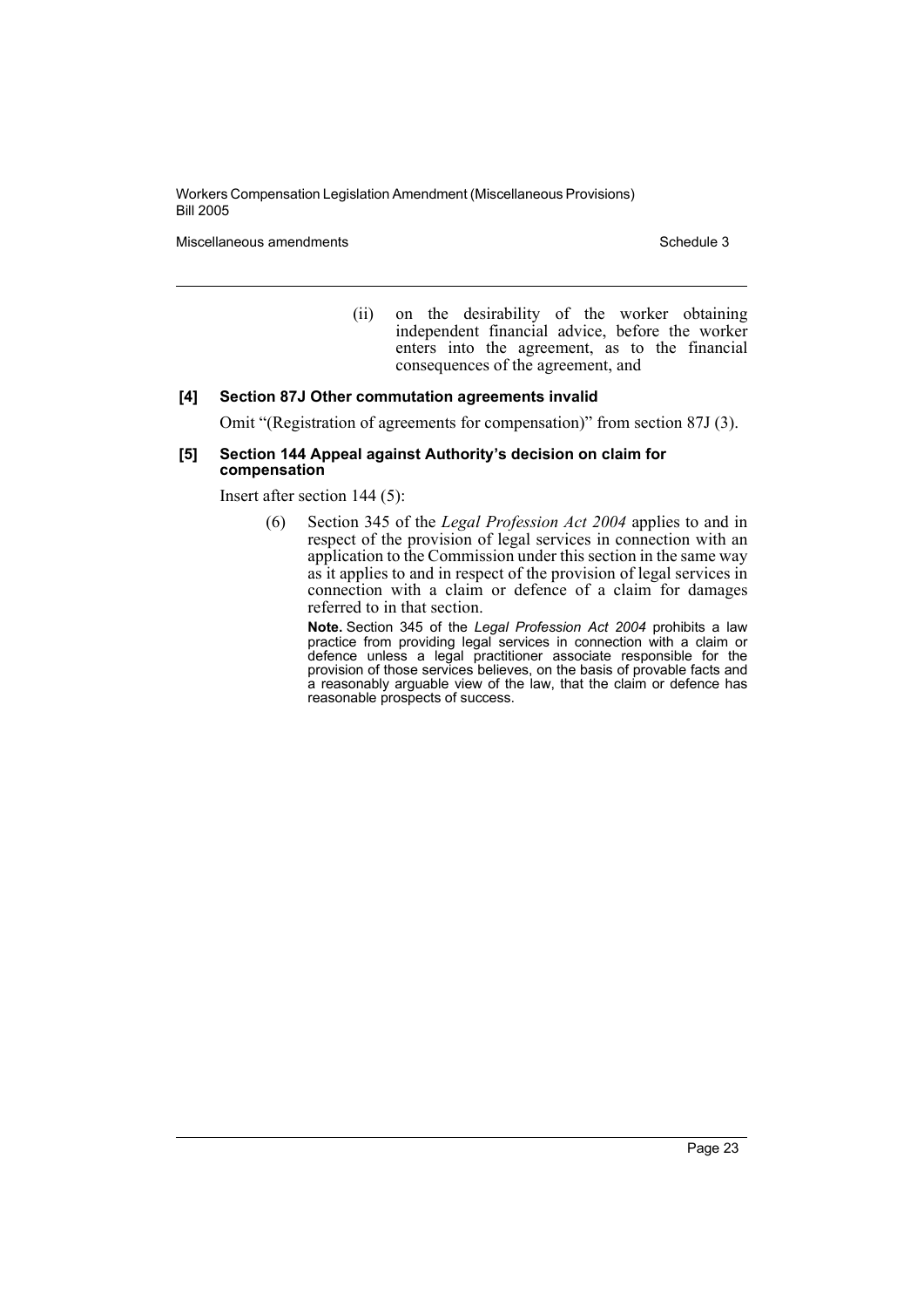Schedule 4 Savings and transitional amendments

# <span id="page-24-0"></span>**Schedule 4 Savings and transitional amendments**

(Section 6)

**[1] Schedule 6, Part 18J**

Insert after Part 18I of Schedule 6:

# **Part 18J Provisions consequent on enactment of Workers Compensation Legislation Amendment (Miscellaneous Provisions) Act 2005**

# **1 Definition**

In this Part:

*the amending Act* means the *Workers Compensation Legislation Amendment (Miscellaneous Provisions) Act 2005*.

# **2 Application of claim review provisions**

(1) In this clause:

*claim review provisions* means sections 287A and 289A of the 1998 Act, as inserted by the amending Act.

- (2) The claim review provisions apply in respect of a claim for compensation made before the commencement of section 287A as follows:
	- (a) the provisions apply to a claim for which a notice under section 54 of this Act, or section 74 of the 1998 Act, is given after that commencement,
	- (b) the provisions apply to any other claim referred to the Registrar for determination by the Commission after the end of the period of 6 months after that commencement.

#### **3 Expedited assessment procedures**

Division 2A of Part 5 of Chapter 7 of the 1998 Act, as inserted by the amending Act, applies to a dispute arising before the commencement of that Division but does not apply to a matter referred to the Commission before that commencement.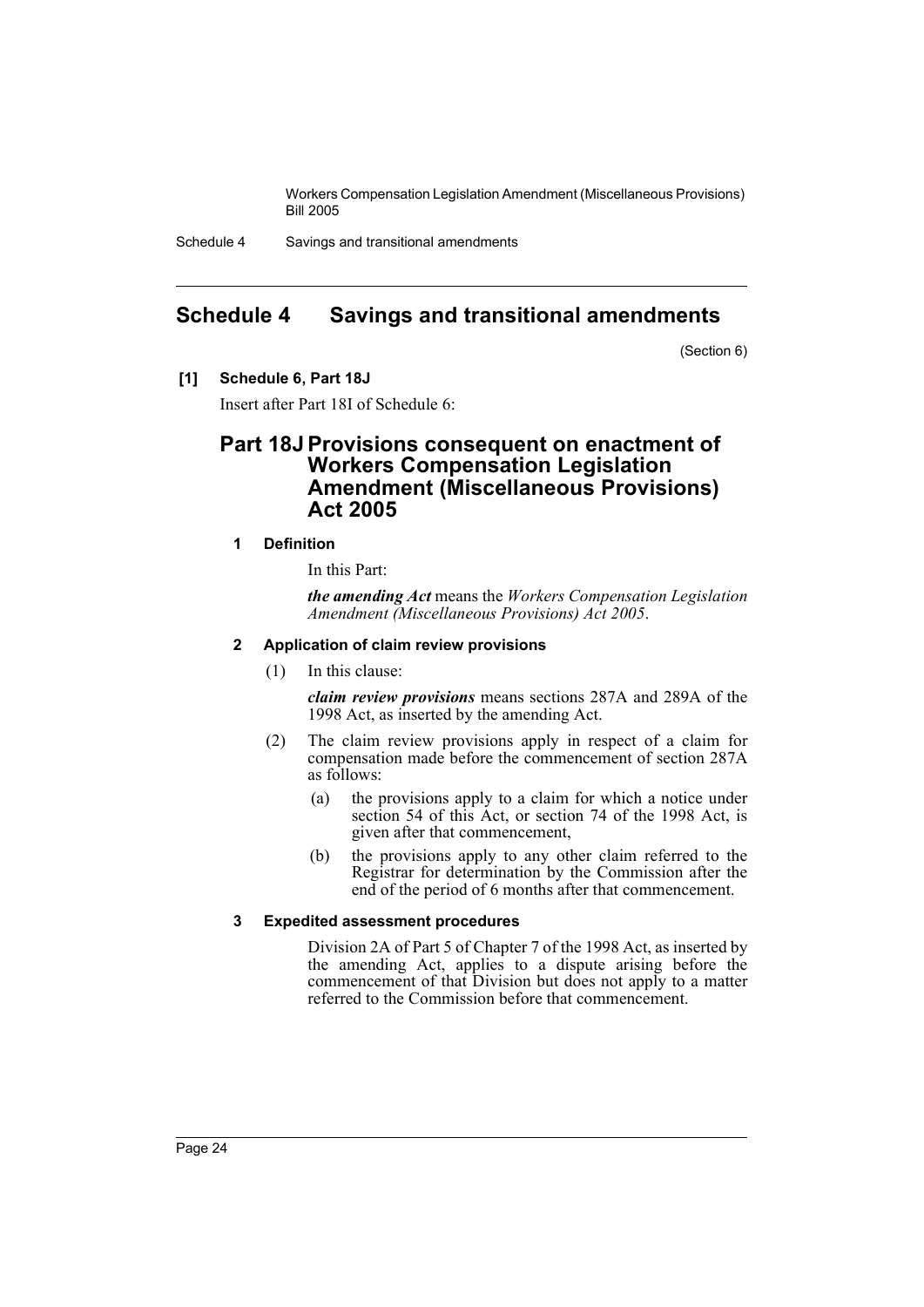Savings and transitional amendments Schedule 4 and transitional amendments Schedule 4

## **4 Medical disputes**

(1) In this clause:

*medical assessment provisions* means section 321 (3) and (4) of the 1998 Act, as inserted by the amending Act.

*medical reconsideration provisions* means sections 327 (6) and 329 (1A) of the 1998 Act, as inserted by the amending Act.

- (2) The medical assessment provisions apply in respect of an injury that occurred before the commencement of the provisions but do not apply to a matter referred to the Commission before that commencement.
- (3) The medical reconsideration provisions apply in respect of a medical assessment made under Part 7 of Chapter 7 of the 1998 Act before the commencement of the provisions.

# **5 Appeals from decisions of Arbitrators**

The amendments made to section 352 of the 1998 Act by the amending Act apply in respect of a claim for workers compensation made before the commencement of the amendments.

# **6 Reconsideration of decisions**

Part 11 of Chapter 7 of the 1998 Act, as inserted by the amending Act, applies in respect of decisions made before the commencement of that Part.

#### **7 Clarification of deeming provisions relating to employment of workers**

The amendments to Schedule 1 to the 1998 Act, which were made by Schedule 2.1 (other than Schedule 2.1 [4]) to the amending Act, were inserted to avoid doubt and accordingly the Schedule is taken to apply in respect of any injured worker, including a worker who was injured or died before the commencement of those amendments, but not so as to affect any decision of a court made before the commencement of those amendments.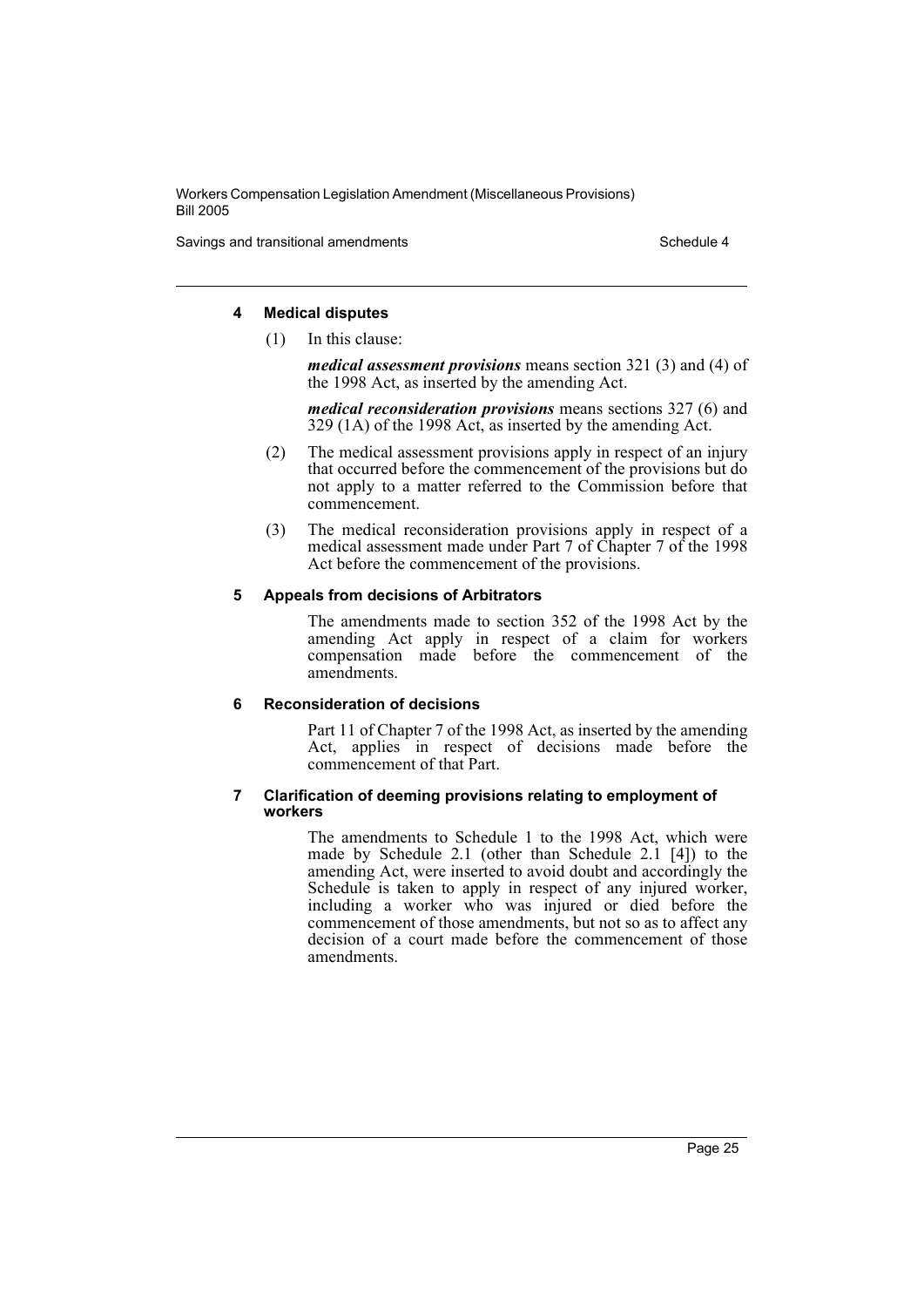Schedule 4 Savings and transitional amendments

#### **8 Contractors under labour hire services arrangements**

- (1) Clause 2A of Schedule 1 to the 1998 Act, which was inserted by Schedule 2.1 [4] to the amending Act, applies:
	- (a) in relation to a labour hire agency (as referred to in that clause) that has obtained and maintains a policy of insurance as at the commencement of the clause—only on and from the renewal of that policy or the issue of the agency's next policy of insurance, and
	- (b) in relation to a labour hire agency (as referred to in that clause) that does not have a policy of insurance as at the commencement of the clause—on and from that commencement.
- (2) This clause does not limit any requirement or liability that a labour hire agency or any other person has under the 1998 Act otherwise than by operation of clause 2A of Schedule 1 to the 1998 Act.

#### **9 Increased compensation for permanent back injuries under section 66**

Section 66 (2A), as inserted by the amending Act, does not apply to permanent impairment that results from an injury that occurred before 1 January 2006.

#### **10 Agreements relating to compensation for permanent impairment**

- (1) Section 66A, as in force immediately before its repeal by the amending Act, continues to apply to and in respect of any agreement registered in accordance with that section prior to its repeal.
- (2) Section 66A, as inserted by the amending Act, extends to injuries that occurred before the commencement of that section.

#### **11 Amendments as to costs made by the amending Act**

- (1) The amendments made by the amending Act to sections 340 and 342 of the 1998 Act extend to proceedings commenced before the commencement of those amendments.
- (2) The amendments made by the amending Act to sections 345 and 352 of the 1998 Act do not apply to appeals commenced before the commencement of those amendments.